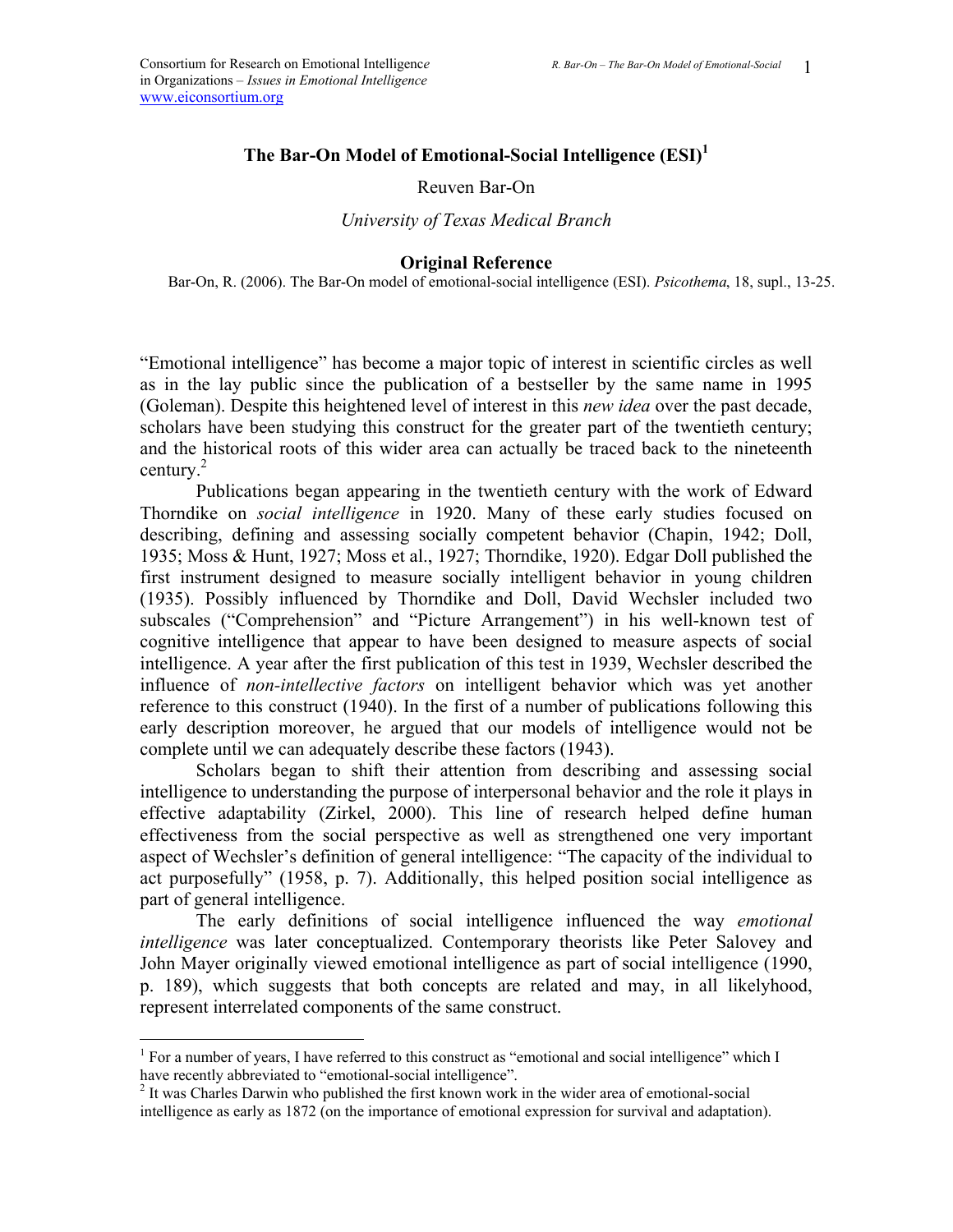At about the same time that researchers began exploring various ways to describe, define and assess social intelligence, scientific inquiry in this area began to center around *alexithymia* (MacLean, 1949; Ruesch, 1948), which is the essence of emotional-social intelligence in that it focuses on the ability (or rather inability) to recognize, understand and describe emotions.

Two new directions that paralleled and possibly evolved from alexithymia were *psychological mindedness* (Appelbaum, 1973) and *emotional awareness* (Lane & Schwartz, 1987).

Research exploring the neural circuitry that governs emotional awareness (Lane, 2000), as well as additional emotional and social aspects of this concept (Bar-On et al., 2003; Bechara & Bar-On, in press; Bechara et al., 2000; Damasio, 1994; Lane & McRae, 2004; LeDoux, 1996), has begun to provide tangible evidence of the anatomical foundations of this wider construct which some have questioned as an intangiable myth (Davies et al., 1998; Matthews et al., 2003; Zeidner et al., 2001).

The literature reveals various attempts to combine the emotional and social components of this construct. For example, Howard Gardner (1983) explains that his conceptualization of *personal intelligences* is based on *intrapersonal* (emotional) *intelligence* and *interpersonal* (social) *intelligence*. Additionally, Carolyn Saarni (1990) describes *emotional competence* as including eight interrelated emotional and social skills. Furthermore, I have shown that *emotional-social intelligence* is composed of a number of intrapersonal and interpersonal competencies, skills and facilitators that combine to determine effective human behavior (1988, 1997b, 2000).<sup>3</sup> Based on the above, it is more accurate to refer to this construct as "emotional-social intelligence" rather than "emotional intelligence" or "social intelligence" as I have suggested for some time (2000). Throughout this article, I will refer to this wider construct as "emotionalsocial intelligence" ("ESI").

Since the time of Thorndike (1920), a number of different conceptualizations of ESI have appeared which have creating an interesting mixture of confusion, controversy and opportunity regarding the best approach to defining and measuring this construct. In an effort to help clarify this situation, the *Encyclopedia of Applied Psychology* (Spielberger, 2004) recently suggested that there are currently three major conceptual models: (a) the Salovey-Mayer model (Mayer & Salovey, 1997) which defines this construct as the ability to perceive, understand, manage and use emotions to facilitate thinking, measured by an ability-based measure (Mayer et al., 2002); (b) the Goleman model (1998) which views this construct as a wide array of competencies and skills that drive managerial performance, measured by multi-rater assessment (Boyatzis et al., 2001); and (c) the Bar-On model (1997b, 2000) which describes a cross-section of interrelated emotional and social competencies, skills and facilitators that impact intelligent behavior, measured by self-report (1997a, 1997b) within a potentially expandable multi-modal approach including interview and multi-rater assessment (Bar-On & Handley, 2003a, 2003b).

The purpose of this article is to present, describe and examine the Bar-On model of emotional-social intelligence (ESI). This is an empirically based theoretical paper. As

<u>.</u>

 $3$  This work began in the early 1980s as part of my doctoral research (1988).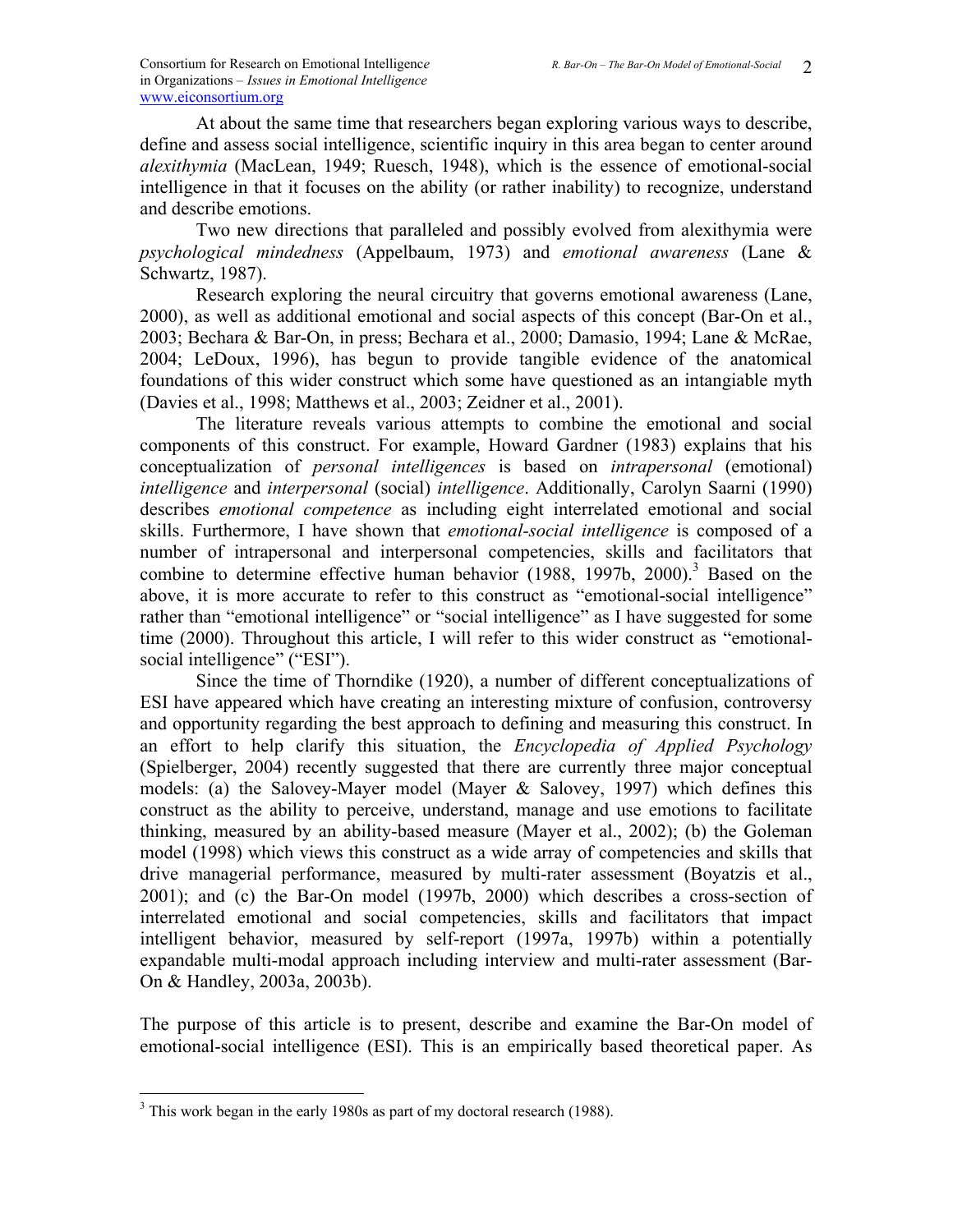such, various findings are presented to describe this theory of ESI and demonstrate that it is a comprehensive, robust and valid conceptualization of the construct.

The first part of the article describes the Bar-On model and measure of emotionalsocial intelligence and how it was developed. The second part provides the reader with a description of the model's construct validity, and the third part describes its predictive validity. I then show that the Bar-On model is both a teachable and learnable concept. In the last part of the article, I summarize the key points, discuss the limitations of the model that need to be addressed, and raise the idea for developing a more comprehensive and robust model of ESI based on the most powerful aspects of existing conceptualizations of this construct.

### **The theoretical foundation of the Bar-On model**

Darwin's early work on the importance of emotional expression for survival and adaptation (1872/1965) has influenced the ongoing development of the Bar-On model, which both stresses the importance of emotional expression and views the outcome of emotionally and socially intelligent behavior in Darwinian terms of effective adaptation. Additional influence on my thinking can be traced to Thorndike's description of social intelligence and its importance for human performance (1920) as well as Wechsler's observations related to the impact of non-cognitive and conative factors on what he referred to as "intelligent behavior" (1940, 1943). Sifneos' description of alexithymia (1967) on the pathological end of the ESI continuum and Appelbaum's conceptualization of psychological mindedness (1973) on the eupsychic end of this continuum have also had an impact on the ongoing development of the Bar-On model.

From Darwin to the present, most descriptions, definitions and conceptualizations of emotional-social intelligence have included one or more of the following key components: (a) the ability to recognize, understand and express emotions and feelings; (b) the ability to understand how others feel and relate with them; (c) the ability to manage and control emotions; (d) the ability to manage change, adapt and solve problems of a personal and interpersonal nature; and (e) the ability to generate positive affect and be self-motivated.

The Bar-On model provides the theoretical basis for the EQ-i, which was originally developed to assess various aspects of this construct as well as to examine its conceptualization. According to this model, *emotional-social intelligence is a crosssection of interrelated emotional and social competencies, skills and facilitators that determine how effectively we understand and express ourselves, understand others and relate with them, and cope with daily demands*. The emotional and social competencies, skills and facilitators referred in this conceptualization include the five key components described above; and each of these components comprises a number of closely related competencies, skills and facilitators which are described in the Appendix. Consistent with this model, to be emotionally and socially intelligent is to effectively understand and express oneself, to understand and relate well with others, and to successfully cope with daily demands, challenges and pressures. This is based, first and foremost, on one's intrapersonal ability to be aware of oneself, to understand one's strengths and weaknesses, and to express one's feelings and thoughts non-destructively. On the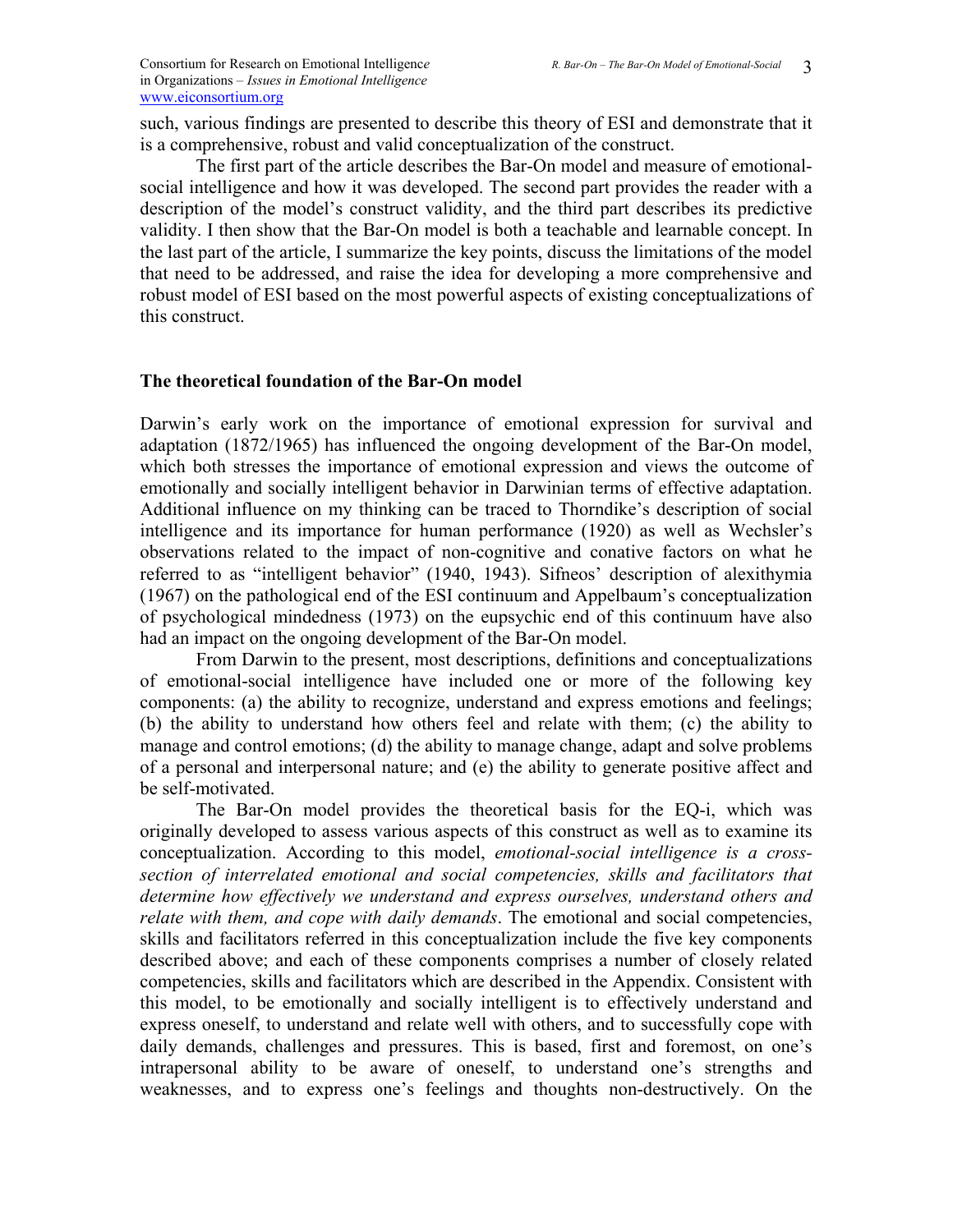interpersonal level, being emotionally and socially intelligent encompasses the ability to be aware of others' emotions, feelings and needs, and to establish and maintain cooperative, constructive and mutually satisfying relationships. Ultimately, being emotionally and socially intelligent means to effectively manage personal, social and environmental change by realistically and flexibly coping with the immediate situation, solving problems and making decisions. To do this, we need to manage emotions so that they work for us and not against us, and we need to be sufficiently optimistic, positive and self-motivated.

### **Description of the instrument used to develop the Bar-On model (the EQ-i)**

To better understand the Bar-On model of ESI and how it developed, it is important to first describe the Emotional Quotient Inventory (the EQ-i) which has played an instrumental role in developing this model. For the purpose of the present discussion, it is also helpful to stress that the Bar-On model is operationalized by the EQ-i.

The EQ-i is a self-report measure of emotionally and socially intelligent behavior that provides an estimate of emotional-social intelligence. The EQ-i was the first measure of its kind to be published by a psychological test publisher (Bar-On, 1997a), the first such measure to be peer-reviewed in the *Buros Mental Measurement Yearbook* (Plake & Impara, 1999), and the most widely used measure of emotional-social intelligence to date (Bar-On, 2004). A detailed description of the psychometric properties of this measure and how it was developed is found in the *Bar-On EQ-i Technical Manual* (Bar-On, 1997b) and in Glenn Geher's recent book titled *Measuring Emotional Intelligence*: *Common Ground and Controversy* (2004).

In brief, the EQ-i contains 133 items in the form of short sentences and employs a 5 point response scale with a textual response format ranging from "very seldom or not true of me" (1) to "very often true of me or true of me" (5). A list of the inventory's items is found in the instrument's technical manual (Bar-On, 1997b). The EQ-i is suitable for individuals 17 years of age and older and takes approximately 40 minutes to complete.<sup>4</sup>

The individual's responses render a total EQ score and scores on the following 5 composite scales that comprise 15 subscale scores: Intrapersonal (comprising Self-Regard, Emotional Self-Awareness, Assertiveness, Independence, and Self-Actualization); Interpersonal (comprising Empathy, Social Responsibility, and Interpersonal Relationship); Stress Management (comprising Stress Tolerance and Impulse Control); Adaptability (comprising Reality-Testing, Flexibility, and Problem-Solving); and General Mood (comprising Optimism and Happiness). A brief description of these emotional-social intelligence competencies, skills and facilitators measured by the 15 subscales is found in the Appendix as was previously mentioned.

Scores are computer-generated. Raw scores are automatically tabulated and converted into standard scores based on a mean of 100 and standard deviation of 15. This resembles IQ (Intelligence Quotient) scores, which was my intention when I coined the term "EQ" ("Emotional Quotient") during my doctoral studies (1988). Average to above average EQ scores on the EQ-i suggest that the respondent is effective in emotional and

 $\frac{4}{4}$  I have also developed a 60-item youth version of the EQ-i (the EQ-i:YV), which is applicable from 8 to 18 years of age and takes approximately 15 minutes to complete (Bar-On & Parker, 2000).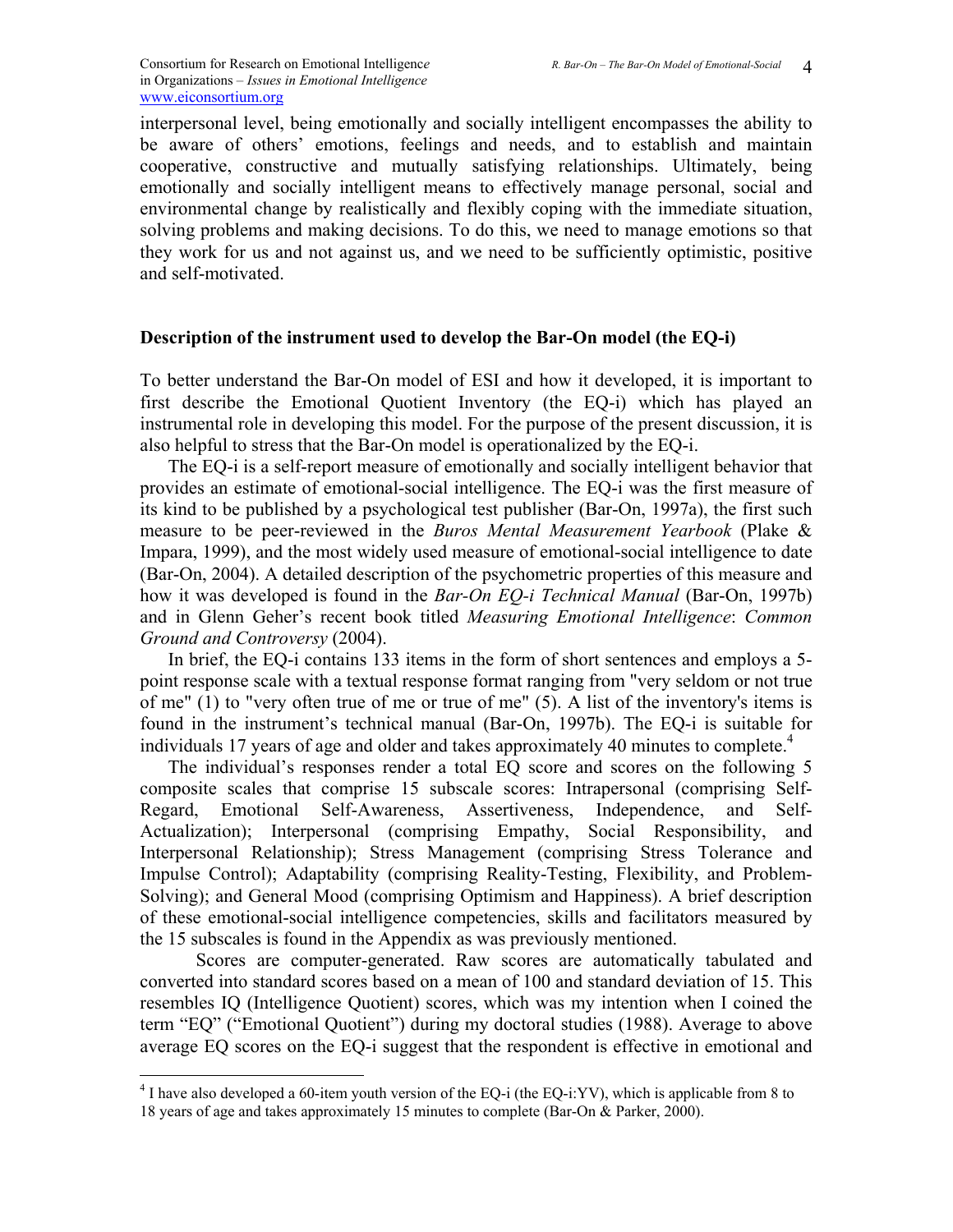social functioning. The higher the scores, the more positive the prediction for effective functioning in meeting daily demands and challenges. On the other hand, low EQ scores suggest an inability to be effective and the possible existence of emotional, social and/or behavioral problems.

The EQ-i has a built-in correction factor that automatically adjusts the scale scores based on scores obtained from two of the instrument's validity indices (Positive Impression and Negative Impression). This is an important feature for self-report measures in that it reduces the potentially distorting effects of response bias thereby increasing the accuracy of the results.

## **The rigorous development of the EQ-i helped create a robust model of ESI**

The EQ-i was originally constructed as an experimental instrument designed to examine the conceptual model of *emotional and social functioning* that I began developing in the early 1980s (1988). At that time, I hypothesized that effective emotional and social functioning should eventually lead to a sense of psychological well-being. It was also reasoned that the results gained from applying such an instrument on large and diverse population samples would reveal more about emotionally and socially intelligent behavior and about the underlying construct of emotional-social intelligence. Based on findings obtained from applying the EQ-i in a wide range of studies over the past two decades, I have continuously molded my conceptualization of this construct; these changes have been mild and are ongoing in an effort to maintain a theory that is empirically based.

The development of the Bar-On model and measure of ESI proceeded in six major stages over a period of 17 years: (1) identifying and logically clustering various emotional and social competencies thought to impact effectiveness and psychological well-being based on my experience as a clinical psychologist and review of the literature; (2) clearly defining the individual key clusters of competencies, skills and facilitators that surfaced; (3) initially generating approximately 1,000 items based on my professional experience, review of the literature and input from experienced healthcare practitioners who were asked to generate questions they would ask in an interview situation guided by my definitions; (4) determining the inclusion of 15 primary scales and 133 items in the published version of the instrument based on a combination of theoretical considerations and statistical findings generated by item analysis and factor analysis; (5) initially norming the final version of the instrument on 3,831 adults in North America in 1996; and (6) continuing to norm and validate the instrument across cultures. The first normative sample of the EQ-i included individuals from every Canadian province and from nearly all the states in the US. The gender-age composition of the sample included 49% males and 51% females from 16 to 100 years of age, with an average age of 34.3 years. The sample was 79% White, 8% Asian American, 7% African American, 3% Hispanic, and 1% Native American.<sup>5</sup> For more detailed demographic information, including the educational and occupational background of the original normative sample, the reader is referred to the instrument's technical manual (Bar-On, 1997b).

<u>.</u>

 $<sup>5</sup>$  Approximately 2% of the sample did not indicate their ethnicity.</sup>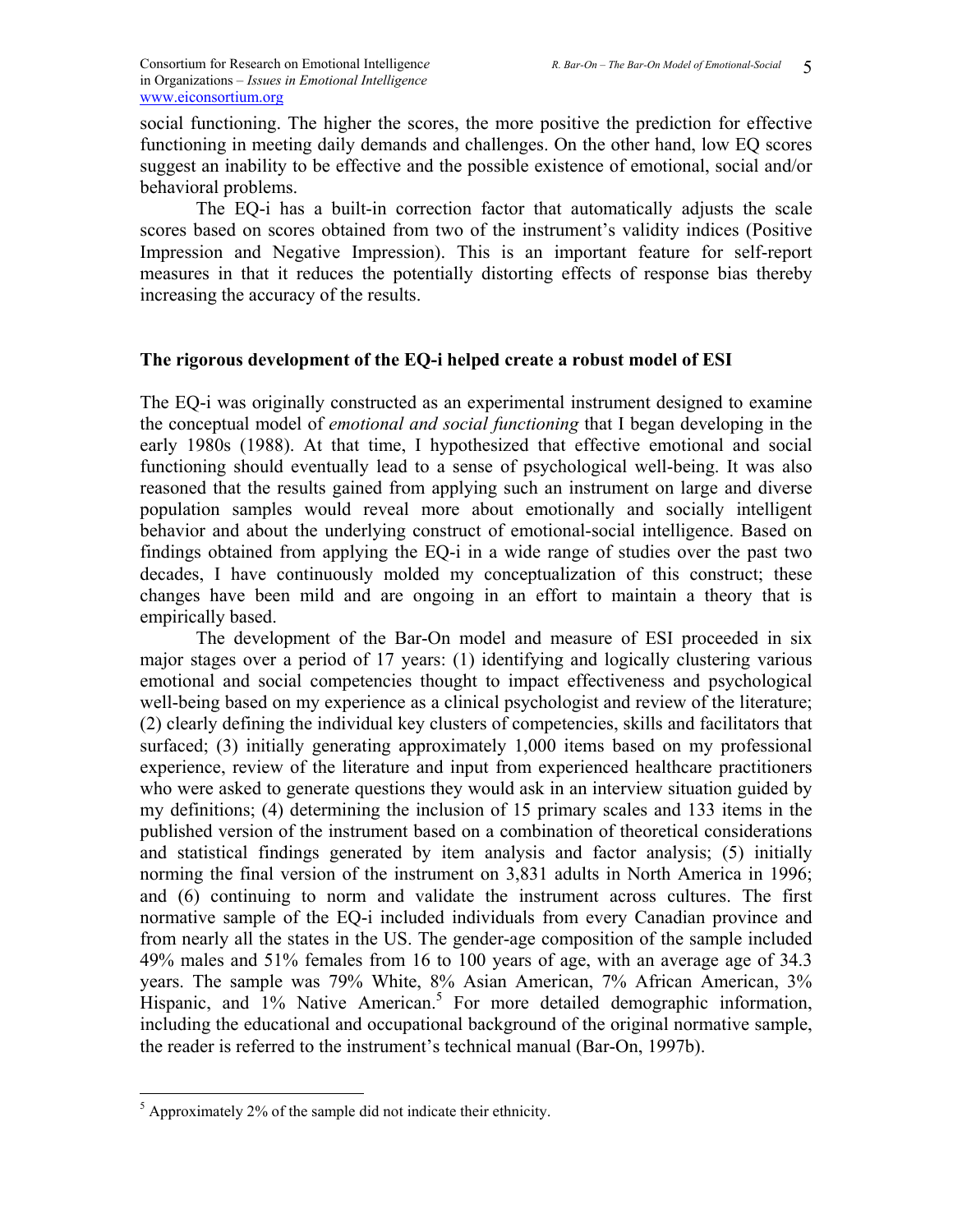$\overline{a}$ 

The EQ-i has been translated into more than 30 languages, $6$  and data have been collected in numerous settings around the world. Earlier versions of the inventory were completed by a total of 3,000 individuals in six countries (Argentina, Germany, India, Israel, Nigeria and South Africa). The first translation of the EQ-i was from English to Spanish to allow for extensive data collection in Argentina,<sup>7</sup> which was followed by data collection in a number of other countries. In addition to providing cross-cultural data, this preliminary piloting of the EQ-i was important for item selection and alteration, continued scale development and validation, and establishing the final nature of the response format.

Numerous reliability and validity studies have been conducted around the world over the past two decades, a number of which will be referred to in the following sections to describe the reliability and validity of the EQ-i and the construct it measures.

The outcome of this rigorous development process has rendered psychometric properties that shed light on the validity and robustness of the model. After discussing the agegender effect, factorial structure and reliability, I will focus primarily on the construct validity and predictive validity of the model. This approach of examining the validity of a concept by examining the psychometric properties of scales designed to measure that concept is not uncommon in psychology in general as well as in the specific area of ESI [e.g., Newsome et al., 2000; Petrides & Furnham, 2000; Salovey et al., 1995; Van Rooy & Viswesvaran, 2004].

*The impact of age, gender and ethnicity on the Bar-On model.* An analysis of variance of the North American normative sample (n=3,831) was conducted to examine the effect of age, gender and ethnicity on EQ-i scores (Bar-On, 1997b). It was thought that the results would also shed light on the underlying construct of ESI.

Although the results indicated a few significant differences between the age groups that were compared, these differences are relatively small in magnitude. In brief, the older groups scored significantly higher than the younger groups on most of the EQ-i scales; and respondents in their late 40s obtained the highest mean scores. An increase in emotional-social intelligence with age is also observed in children (Bar-On & Parker, 2000). The findings presented here, which are based on a cross-sectional comparison of different age groups, will eventually be compared with findings from an ongoing longitudinal study of the same cohort (n=23,000) over a 25-year period from birth to young adulthood. This will provide a more accurate indication of how ESI develops and changes over time.<sup>8</sup> Similar increases in ESI with age have been reported by others based

<sup>7</sup> The Spanish translation was carried out by Prof. Daniel Gomez Dupertuis and his colleagues at Universidad Nacional de La Plata in Buenos Aires. This highly methodical and professional approach became a benchmark for future translations and was replicated by other translators.

<sup>&</sup>lt;sup>6</sup> The translation process has created not only over 30 different translations but also more than one version of the same language for a number of languages. For example, there are two versions of French (European and North American), Spanish (European and Central American) and Portuguese (European and South American). The purpose of this ongoing process of translation is to facilitate the use of the Bar-On model and measure by practitioners and researchers. For more details, the reader is referred to the publisher's Foreign Language Translation Department at Multi-Health Systems in Canada (www.mhs.com). 7

 $8$  This study is being conducted by Human Resources Development Canada and is presently in its  $10<sup>th</sup>$  year. It represents the first longitudinal study of emotional-social intelligence and is expected to shed a great deal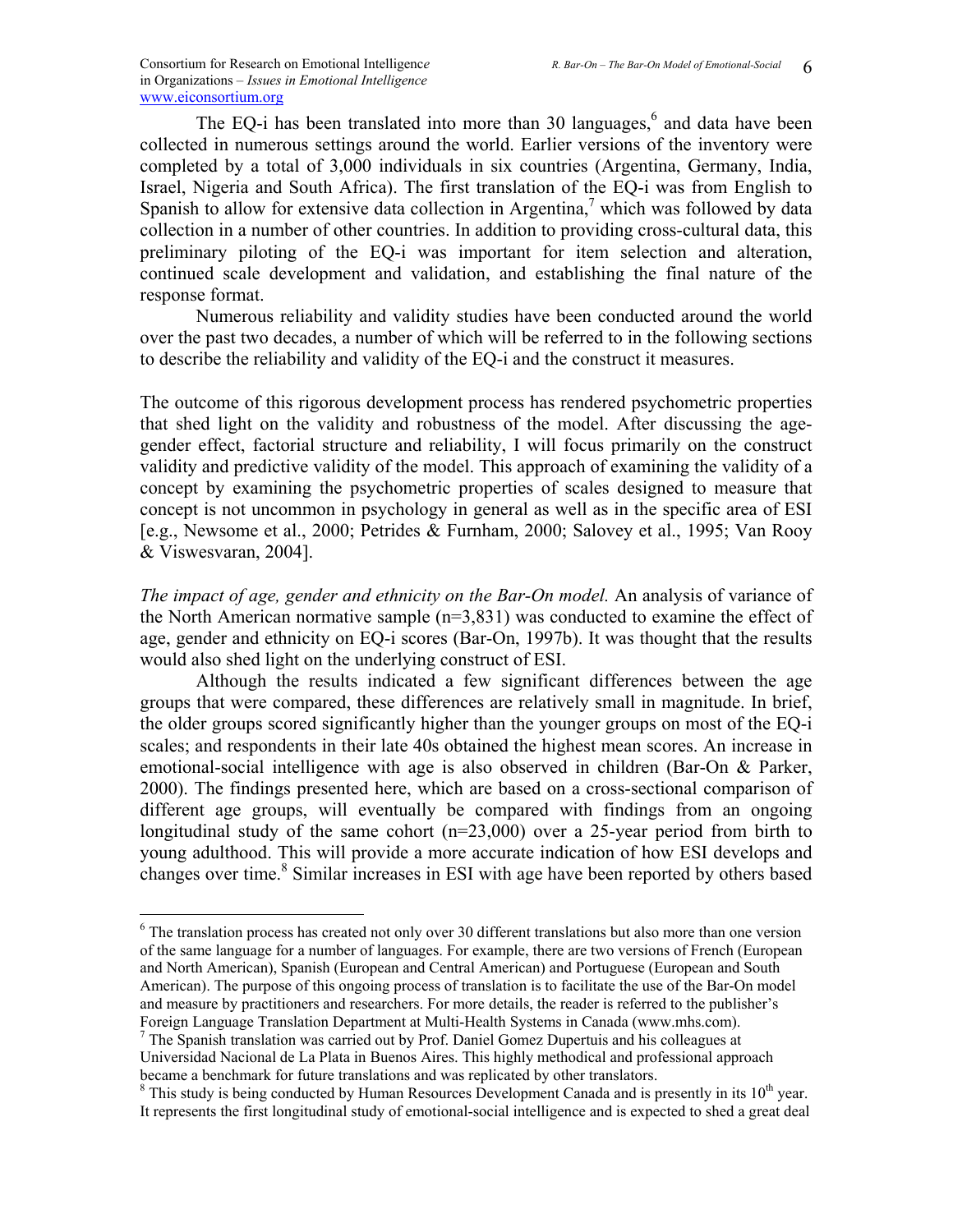on employing the EQ-i,  $MEIS<sup>9</sup>$  and other measures of this construct (Goleman, 1998). These findings are interesting when one considers that cognitive intelligence increases up until late adolescents and then begins to mildly decline in the second and third decades of life as was originally reported by Wechsler (1958). The results suggest that as one gets older, one becomes more emotionally and socially intelligent.

 With respect to gender, no differences have been revealed between males and females regarding overall ESI. However, statistically significant gender differences do exist for a few of the factors measured by the EQ-i, but the effects are small for the most part. Based on the North American normative sample (Bar-On, 1997b), females appear to have stronger interpersonal skills than males, but the latter have a higher intrapersonal capacity, are better at managing emotions and are more adaptable than the former. More specifically, the Bar-On model reveals that women are more aware of emotions, demonstrate more empathy, relate better interpersonally and are more socially responsible than men. On the other hand, men appear to have better self-regard, are more self-reliant, cope better with stress, are more flexible, solve problems better, and are more optimistic than women. Similar gender patterns have been observed in almost every other population sample that has been examined with the EQ-i. Men's deficiencies in interpersonal skills, when compared with women, could explain why psychopathy is diagnosed much more frequently in men than in women; and significantly lower stress tolerance amongst women may explain why women suffer more from anxiety-related disturbances than men (American Psychiatric Association, 1994).

 An examination of the North American normative sample, upon which the EQ-i was normed, did not reveal significant differences in ESI between the various ethnic groups that were compared (Bar-On, 1997b, 2000, 2004; Bar-On & Parker, 2000). This is an interesting finding when compared with some of the controversial conclusions that have been presented over the years suggesting significant differences in cognitive intelligence between various ethnic groups (e.g., Suzuki & Valencia, 1997).

To summarize the above findings, the Bar-On model reveals that older people are more emotionally and socially intelligent than younger people, females are more aware of emotions than males while the latter are more adept at managing emotions than the former, and that there are no significant differences in emotional-social intelligence between the various ethnic groups that have been examined in North America.

*The factorial structure of the Bar-On model.* Factor analysis was applied to study the 15 factor structure of the EQ-i to empirically evaluate the extent to which it is theoretically valid. Moreover, this statistical procedure was used to examine the factorial structure of the Bar-On model (i.e., to examine the extent to which the factorial components of this model structurally exist). This analysis was first performed on the normative sample, progressing from exploratory to confirmatory factor analysis (Bar-On, 1997b).

of light on how this construct develops, what affects it and what is affected by it from birth to early adulthood. The individuals and their parents have been providing a wide array of biomedical, developmental, personality, cognitive, educational, social and behavioral information. Additionally, the subjects have been tested with the youth version of the EQ-i every two years, and they will continue to be tested with the adult version of the EQ-i from 18 years of age onward.

<sup>&</sup>lt;sup>9</sup> The MEIS (Multifactor Emotional Intelligence Test) is an earlier version of the MSCEIT (Mayer-Salovey-Caruso Emotional Intelligence Test), which was designed to measure the authors' 4-branch theory of emotional intelligence.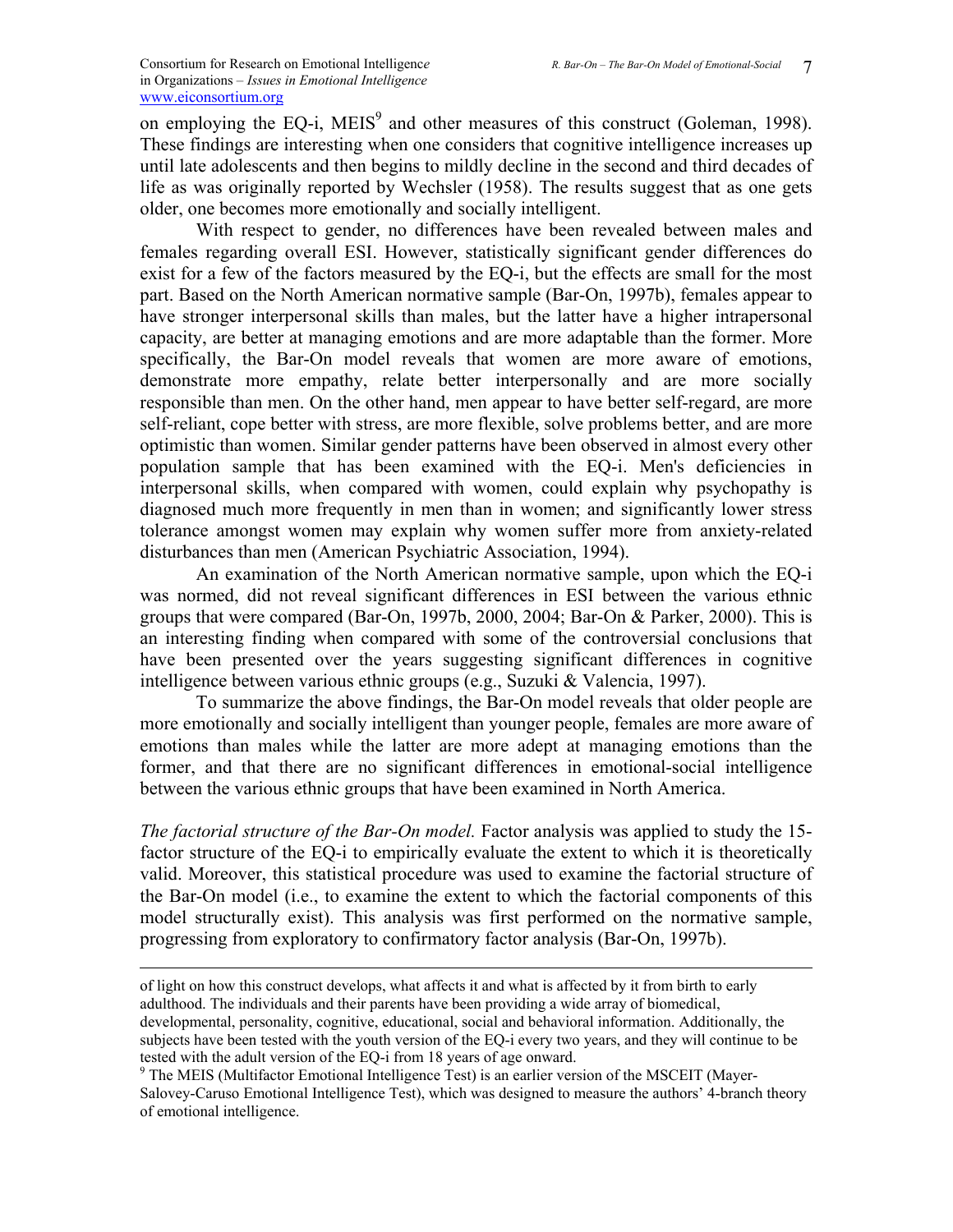Based on a varimax rotation, a 13-factor solution afforded the most theoretically meaningful interpretation. These results provided a reasonable match with the subscale structure of the EQ-i. Nonetheless, the 13-factor empirical structure that emerged raised an important question that had to be addressed: Can the 15-factor model used in the Bar-On model and measure of ESI still be justified in light of the findings which suggested a 13-factor structure? The essential differences that were identified between the theoretical structure and the one that surfaced as a result of exploratory factor analysis were as follows: (a) two factors emerged from the Impulse Control items; (b) although Self-Regard, Self-Actualization, Optimism and Happiness represent four separate scales, most of their items loaded on two factors; (c) although Assertiveness and Independence are considered to be two separate subscales, items from both subscales loaded on one factor; and (d) although two separate experimental factors emerged from the Empathy and Social Responsibility items, they are the two highest correlating factors (.80).

A confirmatory factor analysis was initially applied to resolve the abovementioned differences between the 15-factor structure of the Bar-On model and the 13 factors that emerged from the exploratory factor analysis. Although the results supported a 15-factor structure in the end, which fits the theoretical basis of the Bar-On model and measure (Bar-On, 1997b), an additional confirmatory factor analysis was subsequently applied to the same dataset  $(n=3,831)$  in an attempt to explore an alternative factorial structure (Bar-On, 2000). The items from the above-mentioned *problematic* factors (Independence, Self-Actualization, Optimism, Happiness, and Social Responsibility) were excluded from the second analysis. Self-Actualization, Optimism and Happiness were excluded from this analysis in that a number of their items loaded on the Self-Regard factor while others loaded on an additional yet weaker factor; moreover, these three factors appear in the literature primarily as facilitators of ESI rather than actual components of the construct itself; Wechsler referred to them as "conative factors" (1940, 1943). Independence was excluded from the analysis because its items loaded heavily on the Assertiveness factor, and because it rarely appears in the literature as an integral component of ESI; however, assertiveness (the ability to express one's emotions and feelings) most definitely appears in the literature, from Darwin to the present, as an important part of this construct. For similar empirical and theoretical reasons, it was decided to exclude Social Responsibility items; moreover, this subscale was shown to correlate extremely high with Empathy as was previously mentioned, meaning that they are most likely measuring the same domain.

 The results of this second analysis clearly suggested a 10-factor structure, which is both empirically feasible and theoretically acceptable as an alternative to the abovementioned 15-factor structure. In the order of their extraction, the ten factors that emerged are: (1) Self-Regard, (2) Interpersonal Relationship, (3) Impulse Control, (4) Problem-Solving, (5) Emotional Self-Awareness, (6) Flexibility, (7) Reality-Testing, (8) Stress Tolerance, (9) Assertiveness, and (10) Empathy. These ten factors appear to be the key components of ESI, while the five factors that were excluded from the second confirmatory factor analysis (Optimism, Self-Actualization, Happiness, Independence, and Social Responsibility) appear to be important correlates and facilitators of this construct. The ten key components and the five facilitators together describe and predict emotionally and socially intelligent behavior, as will be shown below.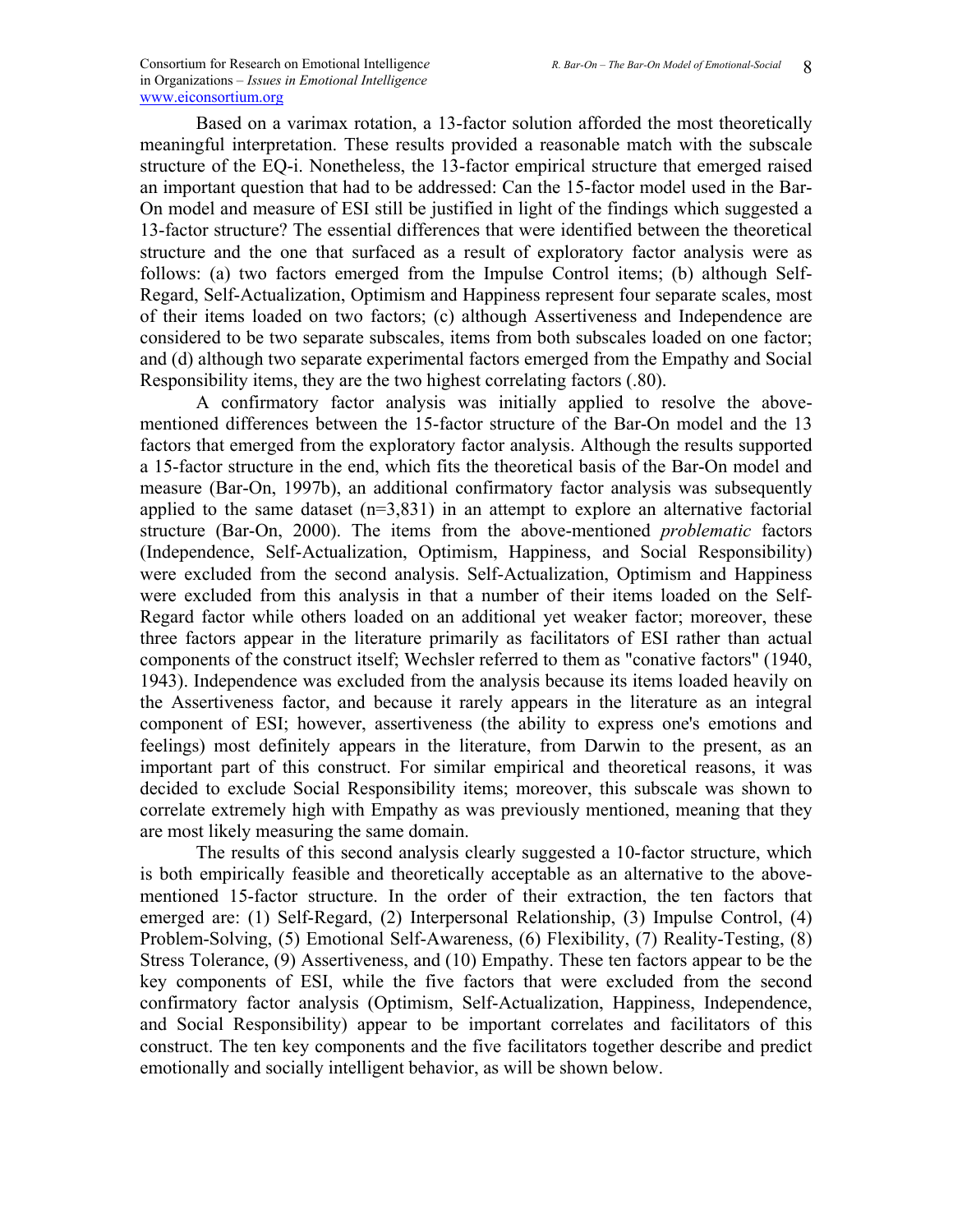$\overline{a}$ 

 The factorial validation of the EQ-i presented here compares favorably with that of the MSCEIT and ECI $^{10}$ 

*The reliability of the Bar-On model.* The reliability of the EQ-i has been examined by a number of researchers over the past 20 years. A consensus of findings reveals that the Bar-On conceptual and assessment model is consistent, stable and reliable (Bar-On, 2004). More specifically, the overall internal consistency coefficient of the EQ-i is .97 based on the North American normative sample (Bar-On, 1997b). This well exceeds the .90 minimum for total scores suggested by Nunnally (1978). Internal consistency was recently reexamined on 51,623 adults in North America, revealing nearly identical results with a slight mean increase of .025 in consistency coefficients (Bar-On, 2004). An overall retest reliability examination of the EQ-i is .72 for males (n=73) and .80 for females (n=279) at six months (Bar-On, 2004). Other researchers around the world have reported similar findings regarding the reliability of the EQ-i (e.g., Matthews et al., 2002; Newsome et al., 2000; Petrides & Furnham, 2000). These findings compare favorably with those of other measures of this construct. $^{11}$ 

To summarize, the findings presented here demonstrate that there is good consistency within the factorial components of this model as well as stability over time.

## **The construct validity of the EQ-i confirms that the Bar-On model is describing ESI**

In order to demonstrate that a concept is robust, one must first show that it is actually describing what it was designed to describe. This is usually done by examining its construct validity. There are a number of basic approaches to examining the construct validity of psychometric and conceptual models (Anastasi, 1988). The approach that I have adopted was to simply demonstrate that the EQ-i correlates higher with other measures of ESI than with measures of other constructs such as cognitive intelligence and personality. As will be shown, the findings confirm that the EQ-i has the *least* amount of overlap with tests of cognitive tests. This is followed by findings indicating a *greater* degree of overlap with personality tests. And the *greatest* degree of domain overlap exists between the EQ-i and other ESI measures.

In an effort to examine the divergent construct validity of the Bar-On model, the EQ-i has been concomitantly administered with various measures of cognitive intelligence (including the Wechsler Adult Intelligence Scale, Progressive Raven Matrix, and the General Adult Mental Ability Scale) to a total of 4,218 individuals in six studies (Bar-On, 2004). The results indicate that there is only minimal overlap between the EQ-i and tests of cognitive (academic) intelligence, which was expected in that this instrument was not designed or intended to assess this type of performance. This finding is also

<sup>&</sup>lt;sup>10</sup> While the 4-metafactor structure of the MSCEIT is evidently confirmed by factor analysis (Brackett  $\&$ Salovey, 2004), an examination of the subfactor structure of the 8 EI tasks included within the measure's four branches has not been found in the literature which could mean that it has not been confirmed. The 18 factor structure of the ECI does not appear to be empirically justified based on the latest findings (Boyatzis & Sala, 2004); a 9-factor structure has emerged in place of the measure's present structure (Boyatzis et al.,

<sup>2001)</sup> as well as earlier conceptualizations of the Goleman model (Goleman, 1998).  $11$  Brackett and Salovey reported split-half reliability correlations of .93 and .91 for the MSCEIT's total score and a retest reliability of .86 after a relatively short period of three weeks (2004).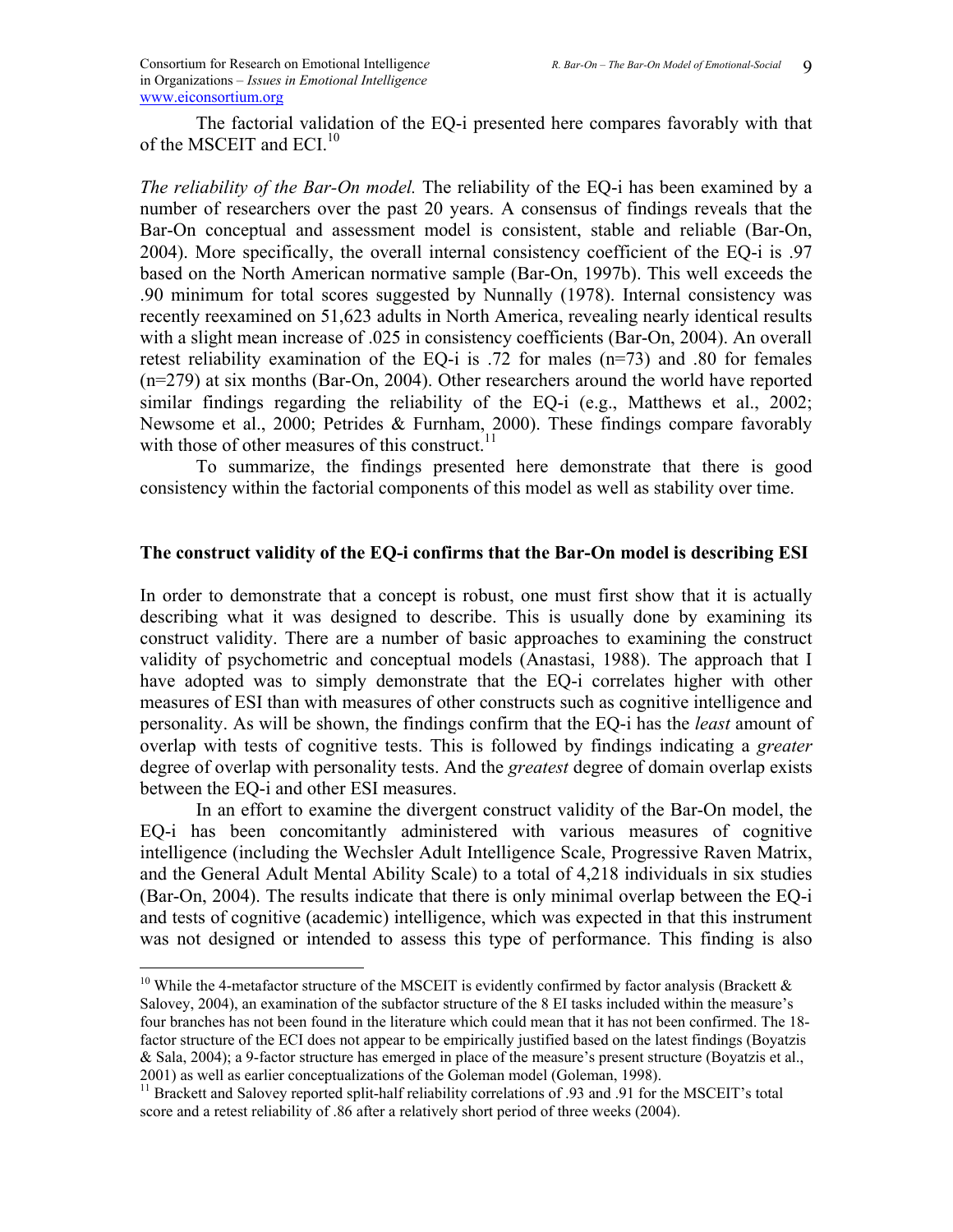confirmed by David Van Rooy and his colleagues (Van Rooy & Viswesvaran, 2004; Van Rooy et al., 2004; D. L. Van Rooy, personal communication from April 2003), who suggests that no more than 4% of the variance of the EQ-i can be explained by cognitive intelligence according to a recent meta-analysis including 10 studies (n>5,000). In addition to shedding light on the construct validity of the Bar-On model and measure of ESI (i.e., what it is and is not describing), these findings indicate that emotional-social intelligence and cognitive intelligence are not strongly related and are most likely separate constructs. Not only is this assumption statistically supported by findings presented by me and others (Bar-On, 2004; Van Rooy & Viswesvaran, 2004; Van Rooy et al., 2004), but there is also neurological evidence suggesting that the neural centers governing emotional-social intelligence and those governing cognitive intelligence are located in different areas of the brain. More succinctly, the ventromedial prefrontal cortex<sup>12</sup> appears to be governing basic aspects of ESI (Bar-On et al., 2003; Bechara  $\&$ Bar-On, in press; Lane & McRae, 2004), while the dorsolateral prefrontal cortex is thought to govern key aspects of cognitive functioning (Duncan, 2001).

Subsequent to submitting their pioneering meta-analysis of emotional intelligence for publication in December 2002, Van Rooy and Viswesvaran expanded the number of studies in their original analysis of the construct validity of emotional intelligence. Their most recent meta-analysis suggests that the degree of overlap between the EQ-i and personality tests is probably no more than 15% based on 8 studies in which more than 1,700 individuals participated (D. L. Van Rooy, personal communication from April 2003). This overlap is smaller than was previously thought and strongly suggests that the EQ-i must be measuring something else other than personality traits. It also makes sense that the EQ-i is not measuring personality traits, because the 15 emotional and social competencies, skills and facilitators that it measures (a) increase almost continuously from childhood to the end of the fourth decade of life as was previously mentioned, and (b) they can also be significantly increased within a matter of a few weeks as a result of training (Bar-On, 2003, 2004); personality *traits* are simply not as malleable as these competencies, skills and facilitators appear to be. When this small degree of overlap with personality is coupled with the even smaller degree of overlap with cognitive intelligence, the large unexplained variance that remains logically suggests that the EQ-i is measuring something else other than these constructs; and based on what is presented below, I argue that a substantial amount of this unexplained variance in the Bar-On model and measure can be explained by a larger domain overlap which is observed when the EQ-i is correlated with other measures of ESI. More precisely, the degree of significant overlap between the EQ-i and these other measures of ESI is nearly twice as high as that explained by personality and cognitive intelligence combined.

In order to examine the convergent construct validity of the Bar-On model and measure, the correlation between the EQ-i and other ESI instruments was evaluated. In another publication (2004), I have summarized the major findings related to the convergent construct validity of the EQ-i based on 13 studies in which a total of 2,417 individuals participated. These findings indicate that the degree of domain overlap between the EQ-i and other measures of ESI is about 36%, which is substantial when

1

<sup>&</sup>lt;sup>12</sup> Fairly recent findings suggest that the right somatosensory and insular cortices as well as the right amygdala are also involved, forming a neural circuitry with the ventromedial prefrontal cortex (Bar-On et al., 2003; Bechara & Bar-On, in press).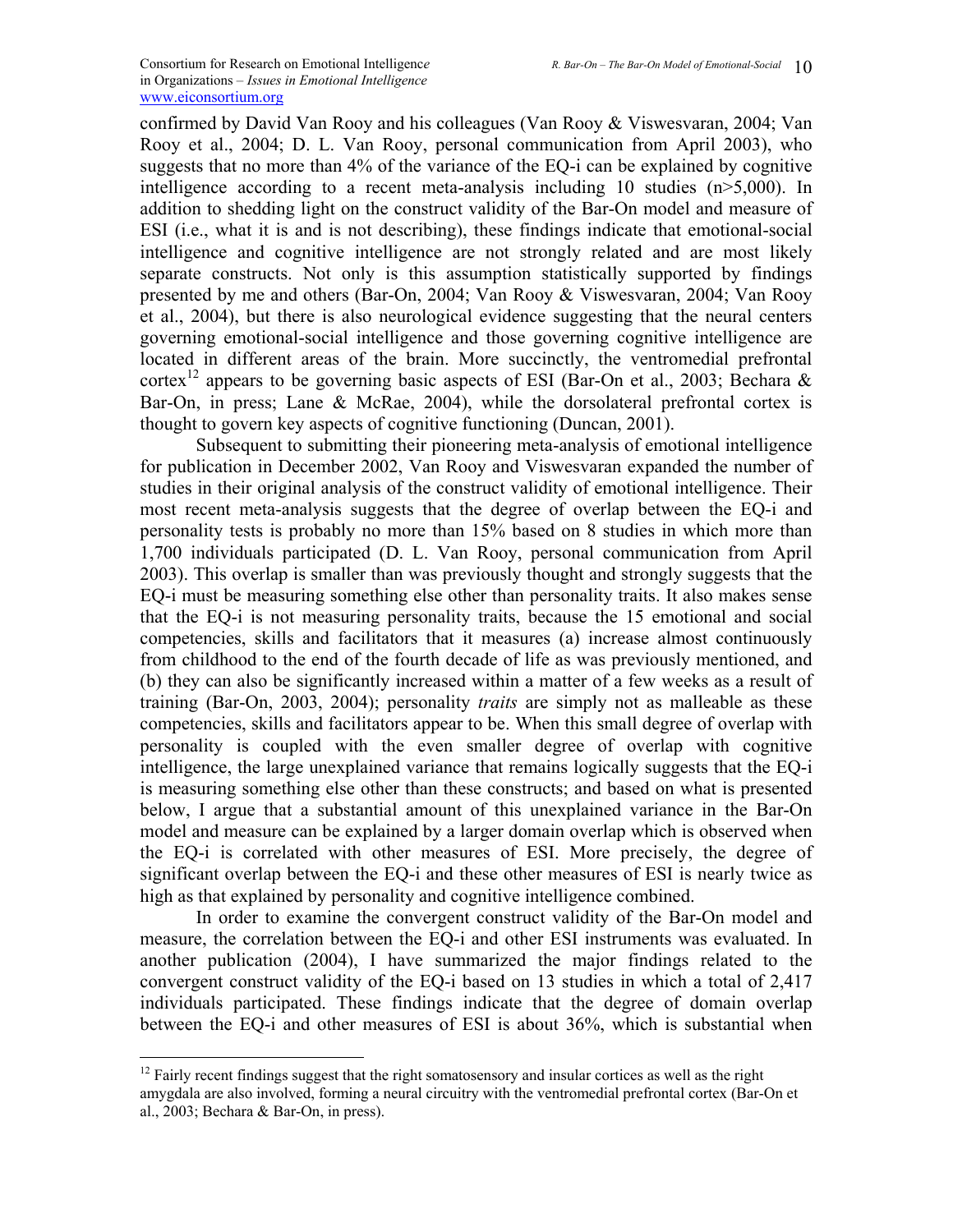$\overline{a}$ 

evaluating construct validity (Anastasi, 1988). When compared with a 4% overlap with IQ tests and a 15% overlap with personality tests, it is obvious that the EQ-i is measuring what these other ESI measures are measuring (i.e., emotional-social intelligence) rather than cognitive intelligence or personality traits.

The above findings suggest that EQ-i possesses good construct validity  $-$  i.e., for the most part, this instrument is measuring what it was designed to measure. This suggests that the Bar-On model is a valid concept of ESI in that it is describing key aspects of emotional-social intelligence rather than other psychological constructs such as cognitive intelligence or personality. Empirically demonstrating this point (Bar-On, 2004) is thought to dispel what some psychologists have assumed regarding the Bar-On conceptual and psychometric model and have prematurely concluded based on less extensive and conclusive findings (e.g., Brackett & Mayer, 2003; Matthews et al., 2002; Newsome et al., 2000). Other measures of ESI, such as the ECI and MSCEIT, have not yet examined construct validity as robustly as has been done with the EQ-i on larger and more diverse samples.<sup>13</sup>

When the findings related to the EQ-i are compared with the actual degree of domain overlap between ability-based measures of ESI and tests of cognitive intelligence as well as personality (Van Rooy & Viswesvaran, 2004; Van Rooy et al., 2004), the accuracy, meaningfulness and usefulness of dichotomously describing these measures as either "mixed" or (*non-mixed*) "ability" models come into question. On the one hand, the EQ-i overlaps with cognitive intelligence and personality tests no more than 20% while the degree of overlap between the MSCEIT and these types of tests does not exceed 15% (Bar-On, 2004; Van Rooy & Viswesvaran, 2004; Van Rooy et al., 2004; D. L. Van Rooy, personal communication from April 2003). In other words, the vast majority of the variance of both conceptual and psychometric models (80% and 85% respectively) is not explained by personality and/or by cognitive intelligence. Therefore, the "mixed" characteristic used by some (Mayer et al., 2000) to describe *some* of these models, exists in *all* such models and measures in that they all overlap with personality traits and cognitive intelligence to some extent, but the actual difference between them within this small degree of overlap does not justify using descriptors such as "mixed" versus "abilities" as a meaningful way of categorizing these models and measures. All models of human behavior are influenced at least to some extent by a "mixed" cross-section of biopsycho-social predictors and facilitators including biomedical predispositions and conditions, cognitive intelligence, personality, motivation and environmental influences.<sup>14</sup>

<sup>&</sup>lt;sup>13</sup> Unfortunately, very few published studies have examined the degree of correlation between the MSCEIT and other measures of ESI; and most of the existing publications present primarily divergent evidence for the MSCEIT's construct validity. However, it is insufficient to assess the construct validity of a measure by examining only its divergent construct validity (i.e., what it is not measuring); one must logically present convergent construct validity as well (i.e., what it is measuring). In order to establish that a particular measure of a psychological construct is psychometrically sound, it is axiomatic in test construction to examine and compare both divergent as well as convergent evidence (Anastasi, 1988; Campbell & Fiske, 1959).

<sup>&</sup>lt;sup>14</sup> This argument has been made in psychology more than a quarter of century ago (Bem & Allen, 1974); and more than half a century ago, David Wechsler specifically argued that part of this "mix" impacts intelligent behavior (Wechsler, 1940, 1943).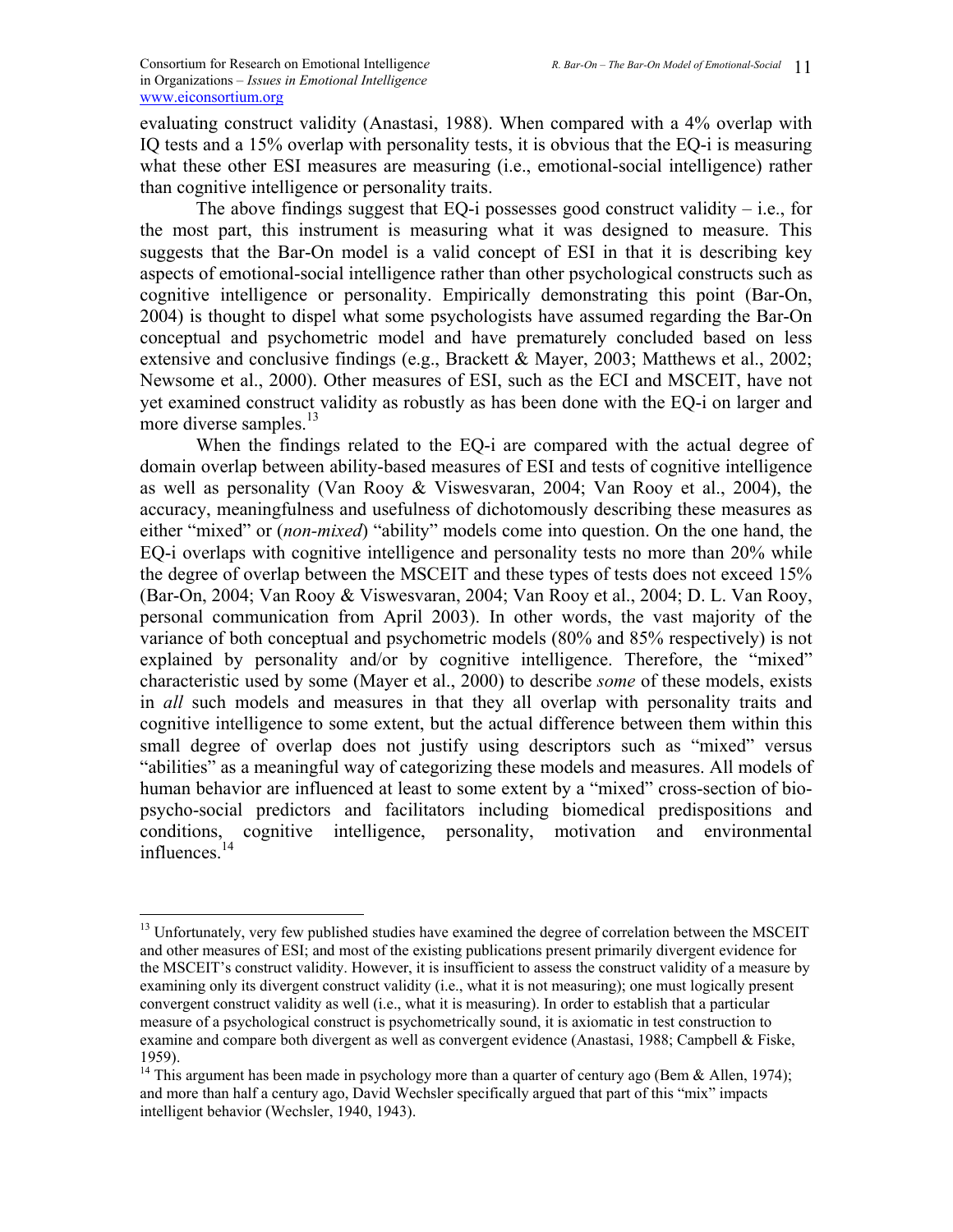## **The Bar-On model of ESI predicts various aspects of human performance**

In addition to demonstrating that the Bar-On model is able to describe what it is meant to describe (ESI), it must also be shown that it is capable of predicting various aspects of human behavior, performance and effectiveness in order to argue that it represents a robust and viable concept. The best way of doing this is to examine its predictive validity (i.e., the predictive validity of the psychometric instrument that measures the Bar-On conceptual model).

In various publications, I have described 20 predictive validity studies to date that have been conducted on a total of 22,971 individuals who completed the EQ-i in seven countries around the world. These publications shed a great deal of light on the predictive validity of the EQ-i by examining its ability to predict performance in social interactions, at school and in the workplace as well as its impact on physical health, psychological health, self-actualization and subjective well-being (Bar-On, 1997b, 2001, 2003, 2004, 2005; Bar-On, et al., 2005; Krivoy et al., 2000). Based on these findings, the average predictive validity coefficient is .59, which suggests that the Bar-On model is indeed able to predict various aspects of human performance. Summarized below are the major findings related to the predictive ability of this conceptual and psychometric model.

*The relationship between the Bar-On model and physical health. Three studies (Bar-On,* 2004; Krivoy et al., 2000) suggest that there is a moderate yet significant relationship between ESI and physical health.

In the first study (Krivoy at al., 2000), the EQ-i results of 35 adolescent cancer survivors were compared with those of a control group comprising 35 randomly selected adolescents from the local normative population sample. In addition to revealing significant differences between the two groups with respect to overall ESI, the most powerful EQ-i subscale that was able to distinguish between the experimental and control groups was Optimism, which is an important facilitator of emotionally and socially intelligent behavior as was previously mentioned.

In another study conducted by me (2004), 3,571 adults completed the EQ-i and responded to the following question: "I feel good about my health in general." This question was meant to provide a self-perceived assessment of physical health so that I could examine the degree to which it may be influenced by emotional-social intelligence.<sup>15</sup> The results of a multiple regression analysis rendered an overall correlation of .49.

In a recent study (Bar-On & Fund, 2004), a population sample of 2,514 male recruits in the Israeli Defense Forces completed the EQ-i in the beginning of their tour of duty. From this sample, 91 recruits were identified as having medical profiles indicating mild or minor health problems that allowed them to continue to serve in the military with very few limitations. An additional 42 recruits were found, who were shown to have more severe medical problems, yet not severe enough to justify a medical discharge. I then randomly selected an additional group of 42 recruits from the sample (n=2,514) who

1

<sup>&</sup>lt;sup>15</sup> There is a growing body of medical literature which suggests that self-perceived health is significantly correlated with clinically assessed health and is a good predictor of one's overall physical condition (Shadbolt et al., 2002).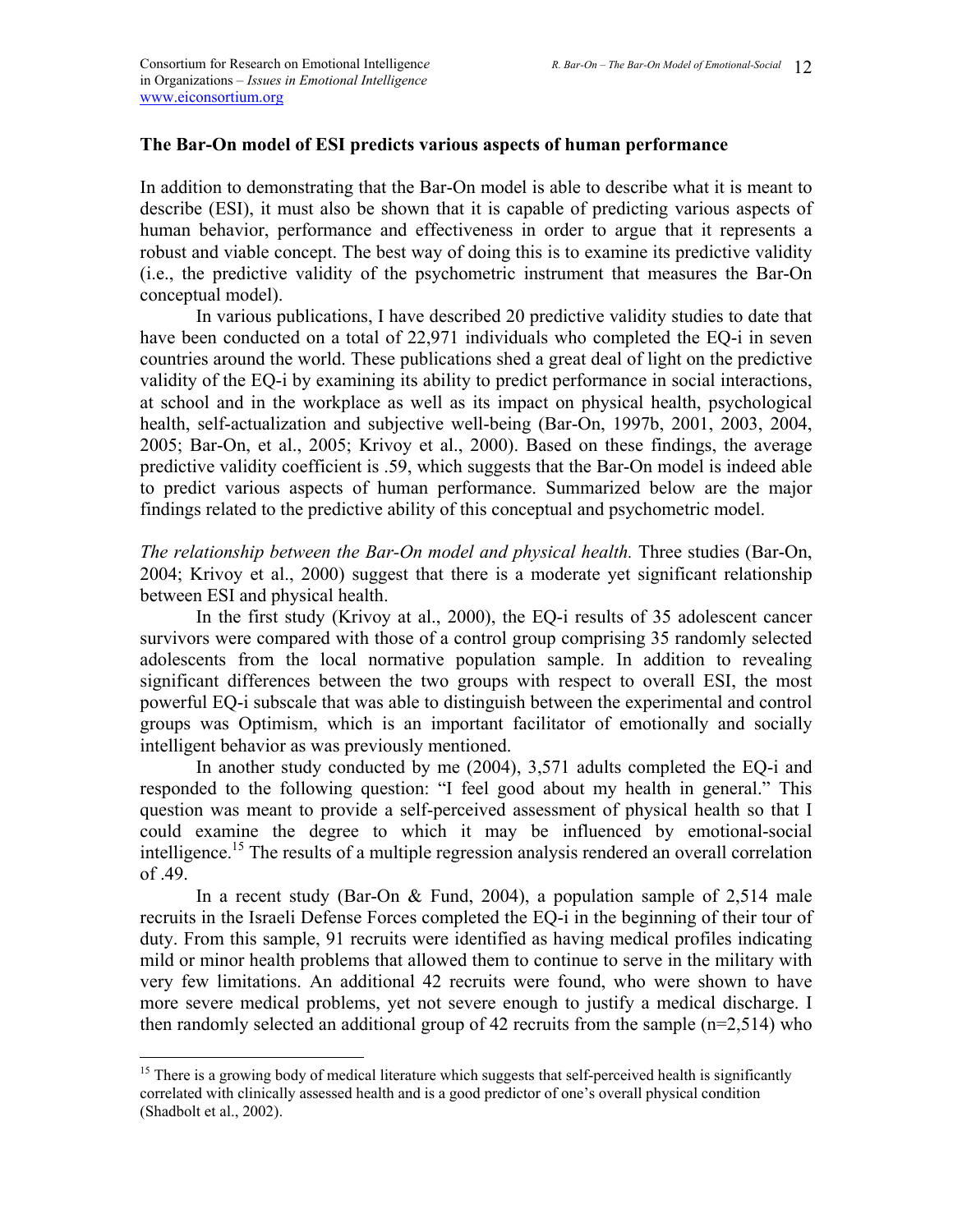did not receive a medical profile and were thus considered to be physically healthy. This procedure created three groups representing three different levels of physical health. A multiple regression analysis was applied to the data, using the three different levels of physical health as the dependent variable and the recruits' scores on the 15 EQ-i subscales as the independent variables. The analysis rendered an overall correlation of .37 suggesting a low-moderate yet significant relationship between ESI and physical health for the sample studied.

Based on the most powerful EQ-i scales that surfaced in these studies, it appears that (a) the ability to be aware of oneself, (b) the ability to manage emotions and handle stress, (c) the ability to solve problems of a personal and interpersonal nature, and (d) the ability to maintain an optimistic disposition are significantly related to physical health.

*The relationship between the Bar-On model and psychological health.* In one of the first studies that examined the relationship between ESI and psychological health, the EQ-i scores of 418 psychiatric patients were compared with matched control groups in Argentina, Israel, South Africa and the United States (Bar-On, 1997b). In addition to significant differences in overall ESI, the EQ-i scores revealed significant differences on most of the scales between the clinical samples and control groups.

In a more recent study, which included a sample of 2,514 males who completed the EQ-i at the time of their induction into the Israeli Defense Forces, I identified 152 recruits who were eventually discharged for psychiatric reasons (2003). I then randomly selected an additional group of 152 among 241 who were diagnosed with less severe psychiatric disturbances that allowed them to continue their tour of duty with relatively few limitations. The EQ-i scores of these two groups were compared with a randomly selected group of 152 recruits within the same population sample (n=2,514) who did not receive a psychiatric profile during the entire period of their military service. This created three groups representing three different levels of psychological health: (a) individuals who were so severely disturbed that they were incapable of serving a full tour of duty, (b) individuals who received less severe psychiatric profiles which allowed them to continue active military service until completion, and (c) individuals who completed their military service without having received a psychiatric profile. A multiple regression analysis was applied to examine the degree of impact of ESI on psychological health; the results revealed a moderate yet significant relationship between the two (.39).

The findings from these studies suggest that the most powerful ESI competencies, skills and facilitators that impact psychological health are (a) the ability to manage emotions and cope with stress, (b) the drive to accomplish personal goals in order to actualize one's inner potential and lead a more meaningful life, and (c) the ability to verify feelings and thinking. This particular constellation of findings makes sense, because deficiencies in these specific competencies may lead to anxiety (an inability to adequately manage emotions), depression (an inability to accomplish personal goals and lead a more meaningful life) and problems related to reality testing (an inability to adequately verify feelings and thinking) respectively. It is also compelling that such deficiencies, in one form or another, are pathognomic for most psychiatric disturbances (American Psychiatric Association, 1994); and if not directly pathogenic, they are most likely significant contributors to these disturbances. Moreover, tranquilizers, antidepressants and neuroleptics (anti-psychotics) represent three of the four major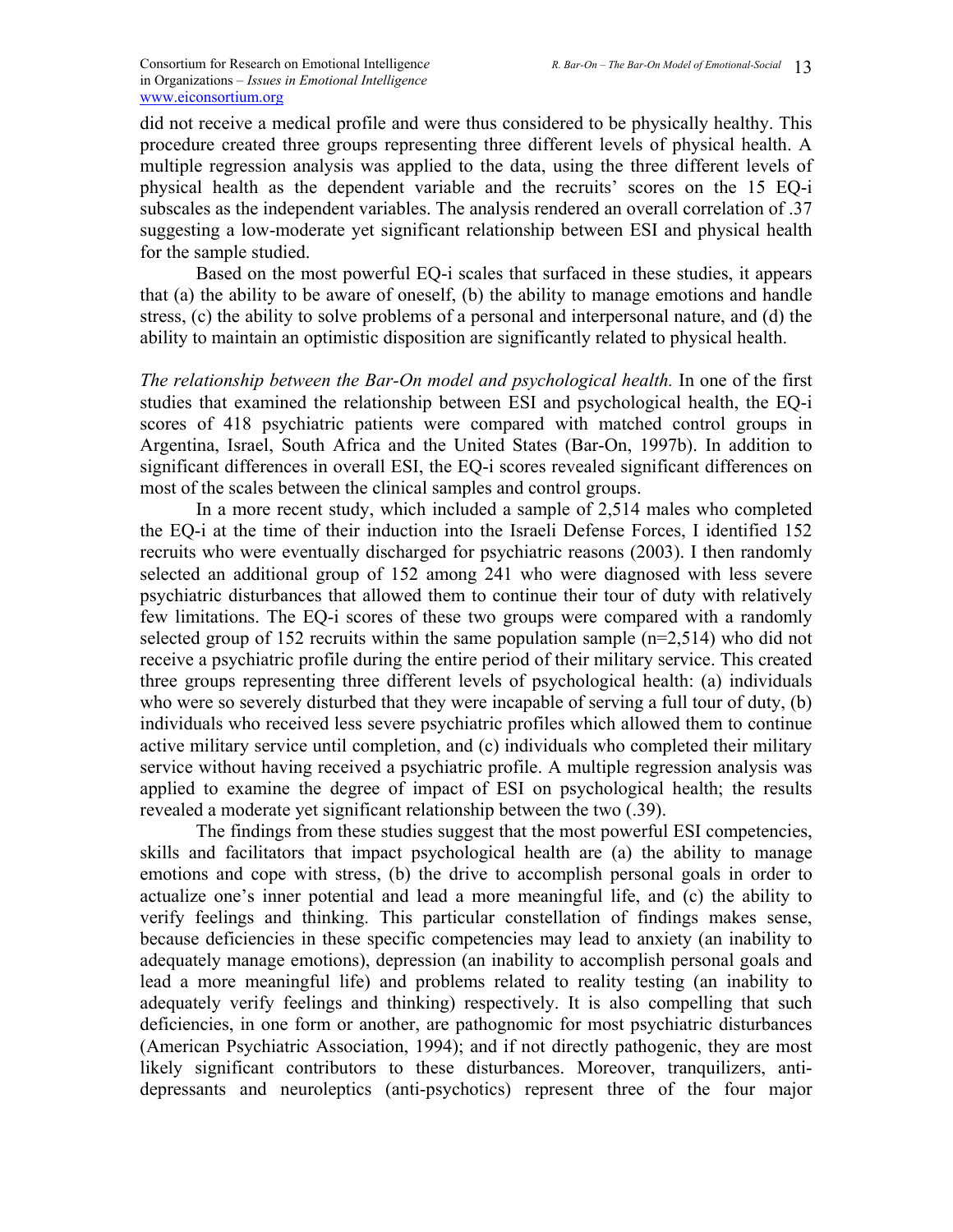1

classifications of psychotropic drugs that have been traditionally administered for treating these specific disturbances (Kaplan & Sadock, 1991).

The findings presented here compare quite favorably with other ESI measures.<sup>16</sup>

*The relationship between the Bar-On model and social interaction.* In addition to a number of older studies that have indicated a significant relationship between ESI and social interaction (Bar-On, 1988, 1997b, 2000], a recent examination of an older dataset sheds new light on the nature of this relationship. When the EQ-i was normed in North America (Bar-On, 1997b), 533 participants in the normative sample completed the 16PF in addition to the EQ-i. Factor H on the 16PF assesses the extent to which one seeks out friendly, genial and positive relationships with others (Cattell et al., 1970). This factor was selected as the dependent variable, and the 15 EQ-i subscales were selected as the independent variables; and the results of applying a multiple regression analysis of the data suggested that ESI, as conceptualized by the Bar-On model, relates very significantly with social interaction (.69). This strongly indicates that ESI has a substantial impact on and can predict the nature of interpersonal interaction. These findings compare quite favorable with those generated by other measures of  $ESI<sup>17</sup>$ 

*The relationship between the Bar-On model and performance at school.* In contrast to a study conducted by Newsome et al. in 2000 that did not reveal a statistically significant relationship between EQ-i scores and performance at school, four major studies conducted on much larger samples in South Africa, Canada and the United States (Bar-On, 1997b, 2003; Parker et al., 2004; Swart, 1996) clearly indicate that such a relationship exists. Moreover, these results confirm that the Bar-On model is capable of identifying and predicting who will perform well at school and who will not.

In a path analysis conducted by James Parker and his colleagues on 667 Canadian high school students (2004), the overall degree of correlation between ESI and scholastic performance was found to be .41 indicating a moderate yet statistically significant relationship between them. This means that at least 17% of scholastic performance is a function of emotional-social intelligence in addition to cognitive intelligence. These findings suggest that the Bar-On model is capable of identifying those students who will perform well and those who will experience problems.

Findings from a study conducted on 448 university students in South Africa indicated that there is a significant difference in ESI between successful and unsuccessful students (Swart, 1996). These results were confirmed by an additional study conducted on 1,125 university students in the United States, which was described by me in 1997. In both studies, the more successful students were found to be the more emotionally and socially intelligent. More specifically, the ability to manage one's emotions, to be able to validate one's feelings and to solve problems of a personal and interpersonal nature are important for being academically successful; additionally, academic performance appears

<sup>&</sup>lt;sup>16</sup> The MSCEIT has demonstrated correlations with measures of anxiety and depression ranging from .25 to .33 (Brackett & Salovey, 2004). However, it is not clear if actual clinical samples have been studied with this instrument.

<sup>&</sup>lt;sup>17</sup> Brackett and his colleagues have found correlations in the .28 to .45 range between the MSCEIT and the "quality of interpersonal relationships" (2003).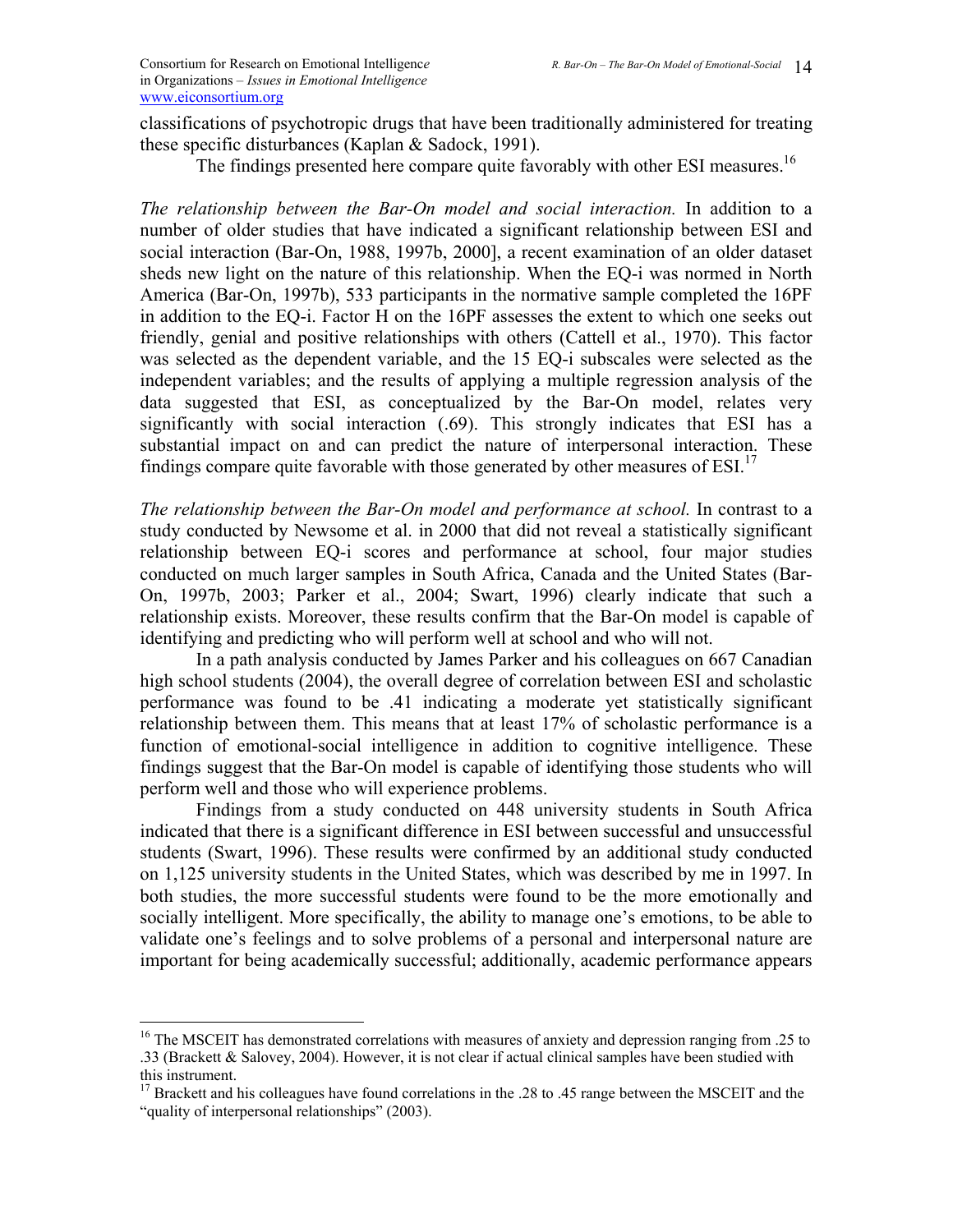to be facilitated by being able to set personal goals as well as to be sufficiently optimistic and self-motivated to accomplish them.

More recently, Claude Marchessault examined the impact of EQ-i scores on the grade point average (GPA) of 106 first-year university students in an American university (C. Marchessault, personal communication from the  $7<sup>th</sup>$  of January 2005). The students completed the EQ-i in the beginning of the academic year, and their GPA was calculated during the middle of the year. Multiple regression analysis revealed a correlation of .45, which once again confirms a significant relationship between ESI and performance in school. The students' EQ-i scores will be compared with their GPA at the end of the academic year as well, and the findings will later be published.

The importance of developing and applying ESI performance models in the school setting is that they will be helpful in identifying students who are in need of guided intervention. Comparing the students' EQ-i results with such performance models will provide a scientific way of pinpointing their ESI strengths and weaknesses. Based on the results to date, the enhancement of the weaker ESI competencies and skills is expected to increase performance at school.

The findings presented here compare quite favorably with those generated by other ESI measures.<sup>18</sup>

*The relationship between the Bar-On model and performance in the workplace.* In six studies that I and my colleagues have conducted, summarized and cited over the past few years (Bar-On, 1997b, 2004; Bar-On et al., 2005; Handley, 1997; Ruderman & Bar-On, 2003), the EQ-i has demonstrated that there is a significant relationship between ESI and occupational performance.

 In the first known study that directly examined the relationship between ESI and occupational performance, the EQ-i scores of 1,171 US Air Force recruiters were compared with their ability to meet annual recruitment quotas (Handley, 1997; Bar-On et al., 2005). Based on USAF criteria, they were divided into those who were able to meet at least 100% of their annual quota ("high performers") and those who met less than 80% ("low performers"), representing a very robust method of assessing occupational performance. A discriminant function analysis indicated that EQ-i scores were able to fairly accurately identify high and low performers, demonstrating that the relationship between ESI and occupational performance is high (.53) based on the sample studied. Prior to 1996, it was costing the USAF approximately \$ 3 million for an average 100 mismatches a year. After one year of combining pre-employment ESI screening with interviewing and comparing EQ-i scores with the model for successful recruiters, they increased their ability to predict successful recruiters by nearly threefold, dramatically reduced first-year attrition due to mismatches and cut their financial loses by approximately 92%. Based on these results, the US General Accounting Office submitted a Congressional Report to the Senate Committee on Armed Services praising the USAF's use of ESI screening (United States General Accounting Office, 1998).

 In two other studies, performance in highly stressful and potentially dangerous occupations was studied by comparing EQ-i scores with externally rated performance for a sample of 335 regular combat soldiers in the Israeli Defense Forces (IDF) and for an

1

<sup>&</sup>lt;sup>18</sup> Brackett and Salovey describe correlations between the MSCEIT and scholastic performance in the .20 to .25 range (2004).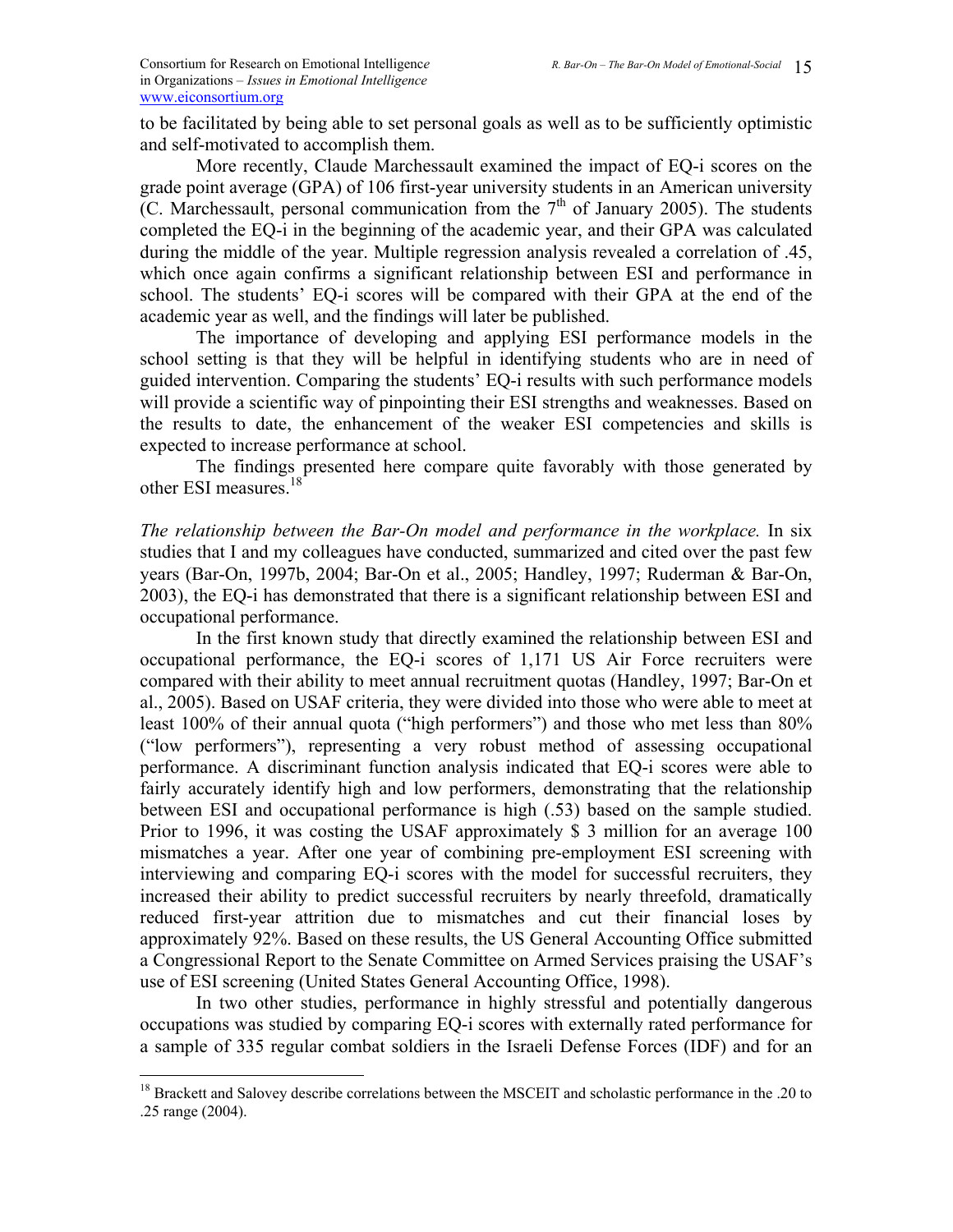additional sample of 240 soldiers in an elite IDF unit (Bar-On et al., 2005). Both studies clearly revealed a significant relationship between ESI and this specific type of occupational performance; the predictive validity coefficient in the former study was .55 and .51 in the latter.

 In three additional studies described by me (Bar-On, 2004; Bar-On et al., 2005), leadership was studied by examining the relationship between EQ-i scores and peernomination in one study (i.e., those considered to possess leadership capacity among new recruits in the IDF), criterion group membership in another study (i.e., IDF recruits who were accepted to officer training versus those who were not) and multi-rater evaluations in the third study which was conducted at the Center for Creative Leadership in the US (i.e., ratings on 21 different leadership criteria made by an average of seven to eight coworkers). The results indicated, respectively, that there is a moderate to high relationship between ESI and leadership based on the predictive validity coefficients of .39 (n=536), .49 (n=940) and .82 (n=236) that were revealed. The third study shows that successful leadership is based to large extent on emotional-social intelligence - approximately two-thirds (67%) to be exact.

The average predictive validity coefficient for the six studies described above is .54, meaning that nearly 30% of the variance of occupational performance is based on ESI as described by the Bar-On model. When compared with Wagner's extensive metaanalysis that revealed that cognitive intelligence accounts for approximately 6% of occupational performance (1997), the findings presented here suggest that EQ accounts for about five times more variance than IQ when explaining this type of performance. The findings indicate that high performers in the workplace have significantly higher ESI than low performers. It is interesting to note that in one of the studies described above (Bar-On et al., 2005), the results suggest that the EQ-i was able to predict performance quite well (.55) even over a period of 18 months.

The findings described here suggest that the most powerful ESI contributors to occupational performance are: (a) the ability to be aware of and accept oneself; (b) the ability to be aware of others' feelings, concerns and needs; (c) the ability to manage emotions; (d) the ability to be realistic and put things in correct perspective; and (e) the ability to have a positive disposition.

 Based on the findings presented here, the EQ-i compares quite favorable with other ESI measures in predicting occupational performance.<sup>19</sup>

*The relationship between the Bar-On model and self-actualization.* Self-actualization is the process of striving to actualize one's potential capacity, abilities and talents. It requires the ability and drive to set and achieve goals, and it is characterized by being involved in and feeling committed to various interests and pursuits. Self-actualization is thought to be a life-long effort leading to an enriched and meaningful life. It is not merely performance but an attempt to do one's best.

 In a reexamination of an older dataset used in my doctoral research (1988), I recently ran a multiple regression analysis to study the impact of ESI competencies, skills and facilitators on self-actualization. A subset of 67 South African university students were identified within the dataset who concomitantly completed an earlier version of the

 $\overline{a}$ 

 $19$  The correlation between the MSCEIT and various aspects of occupational performance ranges between .22 and .46 (Brackett & Salovey, 2004).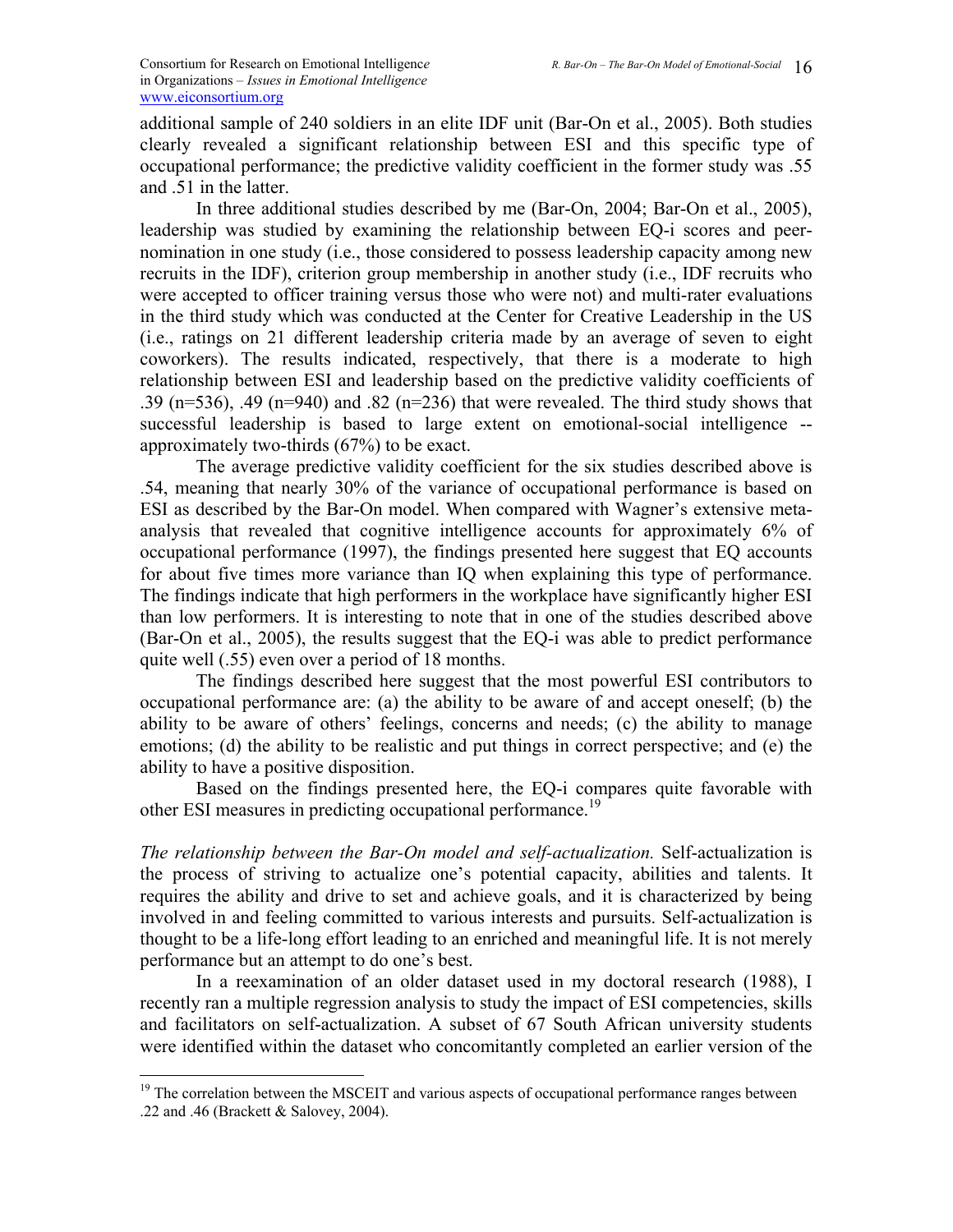EQ-i and the Personal Orientation Inventory (Shostrom, 1974) which is a popularly used measure of self-actualization. The I Scale, which captures 85% of the POI's items, was designated the dependent variable while the EQ-i subscale scores were identified as the independent variables. The results indicated that ESI significantly impacts selfactualization (.64).

Three additional studies have also examined this relationship (Bar-On, 2001). Large samples were studied in the Netherlands  $(n=1,639)$ , Israel  $(n=2,702)$  and North America (n=3,831). The results from these studies confirm the South African study indicating that ESI strongly impacts self-actualization with multiple regression correlations reaching .78, .75 and .80 for the Dutch, Israeli and American samples respectively. It is equally interesting to note that the relationship between cognitive intelligence<sup>20</sup> and self-actualization for the Israeli sample  $(.02)$  and the Dutch sample (.08) was not statistically significant (Bar-On, 2001). This means that it is emotionalsocial intelligence much more than cognitive intelligence that influences one's ability to do one's best, to accomplish goals and to actualize one's potential to its fullest. Evidently a high IQ does not guarantee that one will actualize one's potential, but a high EQ is definitely more important in this respect.

A very similar model surfaced in each of the above-mentioned studies regarding the ability of ESI to predict self-actualization. In addition to being sufficiently motivated to set and accomplish personal goals, self-actualization depends, first and foremost, on a deep sense of self-awareness and understanding of who one is, what one wants to do, can do and enjoys doing. Self-actualization also depends upon good problem solving for making sound independent decisions regarding what one wants to do, and then being assertive enough to follow through with these personal decisions. Additionally, one must be optimistic and positive to more fully actualize one's potential and lead a more meaningful life based on the findings of these studies.

*The relationship between the Bar-On model and subjective well-being.* In a recent study (Bar-On, 2005), it has been demonstrated that ESI, as conceptualized by the Bar-On model, also impacts subjective well-being. Well-being was defined in this study as a subjective state that emerges from a feeling of satisfaction (a) with one's physical health and oneself as a person, (b) with one's close interpersonal relationships, and (c) with one's occupation and financial situation. A measure of subjective well-being was constructed from nine questions that directly tap these three areas. On a large North American sample  $(n=3,571)$ , the relationship between ESI and well-being was examined with multiple regression analysis. The results indicate that the two constructs are highly correlated (.76). Based on the four highest ESI predictors of well-being, it appears that the following competencies, skills and facilitators contribute the most to this subjective state: (a) the ability to understand and accept one's emotions and oneself, (b) the ability to strive to set and achieve personal goals to enhance one's potential, and (c) the ability to verify one's feelings and put things in their correct perspective.

 $\overline{a}$ 

<sup>&</sup>lt;sup>20</sup> Cognitive intelligence was assessed with the Raven Progressive Matrix in the Israeli sample and with the General Adult Mental Ability Scale in the Dutch sample.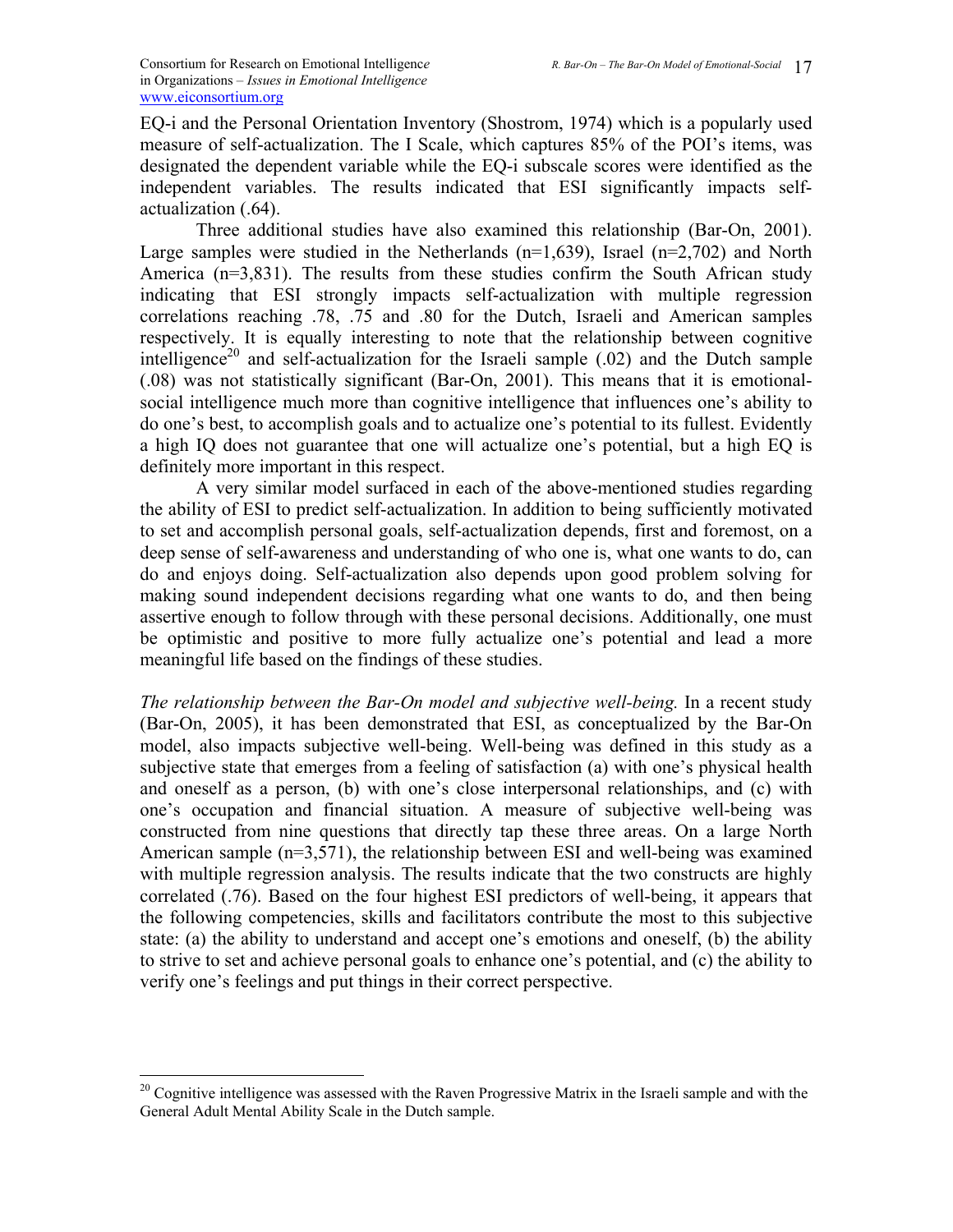Consortium for Research on Emotional Intelligence in Organizations *– Issues in Emotional Intelligence* www.eiconsortium.org

 These findings are substantially higher than those generated by other ESI measures $21$ 

The findings presented here suggest that the Bar-On model is a better predictor of human performance than the other existing models, especially when compared with the "ability model" as some have assumed was the case (Matthews et al., 2002). It also appears to predict a wider range of performance than the other ESI models based on the current literature (e.g., Geher, 2004).

### **The Bar-On model is teachable and learnable**

 $\overline{a}$ 

After demonstrating that the Bar-On model of ESI significantly impacts various aspects of human performance, it is logical to ask if emotionally and socially intelligent behavior can be enhanced in order to improve performance as well as self-actualization and subjective well-being. To address this question empirically, the findings from four studies are briefly summarized below to show that emotionally and socially intelligent behavior can be enhanced in school, the workplace and in the clinical setting.

Over the past few years, children in a growing number of schools throughout the United States have been introduced to the "Self-Science" curriculum that was developed by Karen Stone-McCown and her colleagues 40 years ago (1998). In light of the fact that this project is ongoing and the results are still being analyzed, I would like to focus on one of the most successful examples that have surfaced to date which reveals the potential of this endeavor. The specific example is a  $7<sup>th</sup>$  grade class of 26 children whose average age was 12 years at the time of the study (Freedman, 2003). They were tested with the youth version of the EQ-i (the EQ-i:YV) in the beginning of the school year 2002-2003 and again at the end of the school year. A comparison of the pre- and postintervention assessments suggests that the children's emotional-social intelligence increased significantly after receiving one year of this ESI-enriching curriculum. At the end of the year, the children were better able to understand and express themselves, understand and relate with others, manage and control their emotions, and adapt to their immediate environment at school. These significant changes suggest that this and similar educational programs can make a difference and that the Bar-On model can accurately monitor and measure these changes. What needs to be done in such studies in the future is to examine pre- and post-intervention behavioral parameters to see if positive changes have occurred such as better school attendance, higher scholastic performance, less violence, fewer incidents of drug abuse and teen pregnancy, and so forth.

 One of the most interesting studies which demonstrates that emotionally and socially intelligent behavior can be enhanced in adults was conducted by Sjölund and Gustafsson in Sweden (2001). They compared the EQ-i scores of 29 individuals before and after they participated in a workshop designed to increase managerial skills. At the time the workshop was conducted in 2000, most of the participants were in their early 40s and had approximately 15 years of managerial experience. Among other skills, they were taught techniques designed to strengthen ESI competencies thought to be important for

 $21$  The highest correlations obtained between the MSCEIT and various scales of subjective well-being range from .27 to .36 based on study conducted by Brackett and Mayer (2003).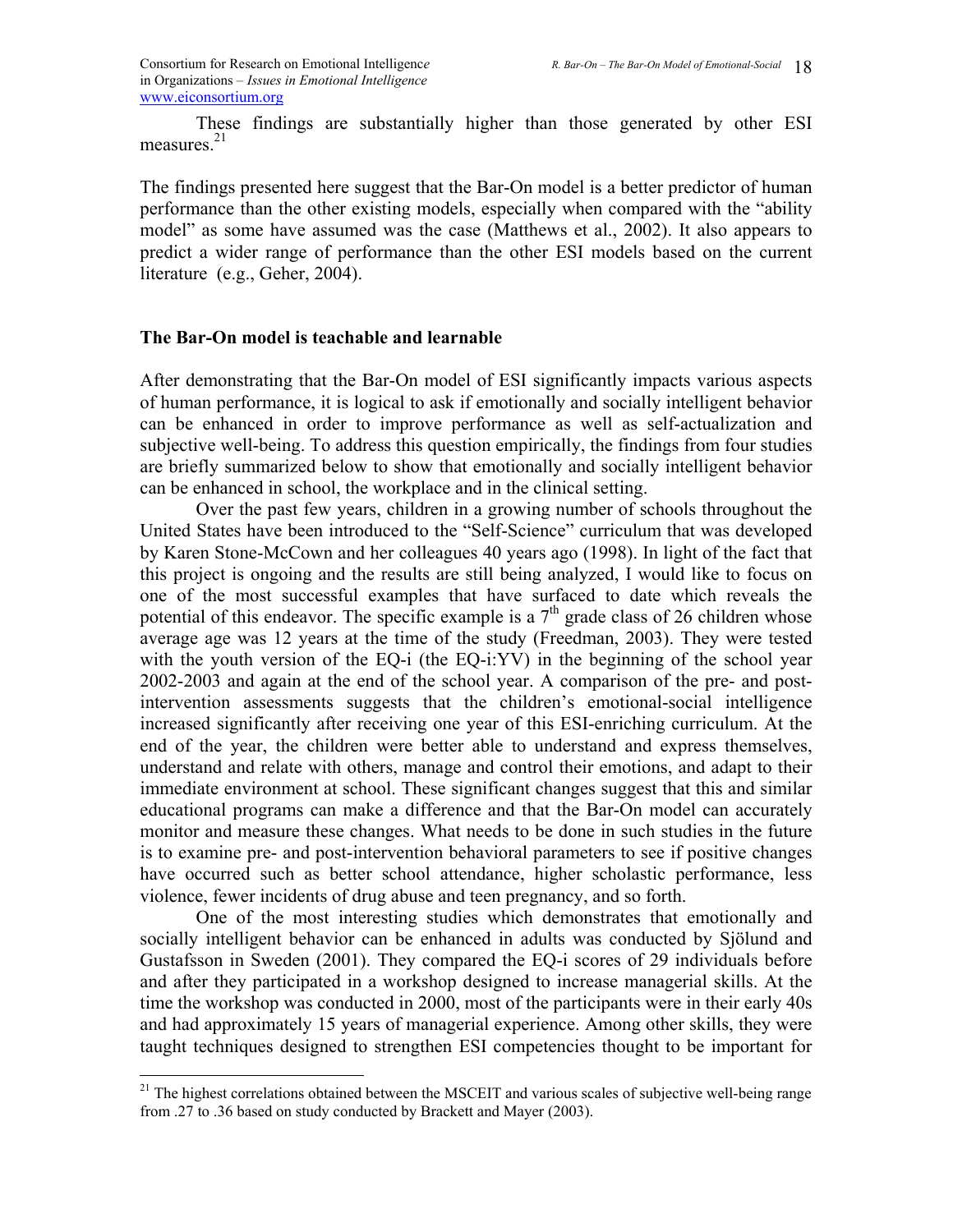their work as managers; and these specific competencies and skills were those described in the Bar-On model. Not only did their total EQ score increase from a mean of 97 to 106 (*p*-level<.000), but 9 out of the 15 EQ-i subscales increased significantly as well. The two ESI competencies which increased the most as a result their participation in the workshop were emotional self-awareness and empathy, which many consider to be the two most important components of emotional-social intelligence. Another interesting outcome was that those participants who began the workshop with the lowest EQ-i scores were the ones who made the most progress. Kate Cannon, who developed this program, confirmed similar findings based on her experience in conducting these workshops in the United States (Bar-On, 2003). This is particularly important and encouraging, because the people with the lowest EQ scores are the ones who need to improve their ESI competencies the most.

 At a conference on emotional intelligence held in Nova Scotia in 2003, Geetu Orme presented findings from the individual coaching she has been providing to corporate executives in the UK since 1999. She assessed 47 executives with the EQ-i before she began coaching them and then a number of months following the completion of the weekly sessions that were provided. Her coaching was based on strengthening the weaker ESI factors that were identified by their EQ-i scores. The five EQ-i subscale scores that revealed the most significant changes were the following: Self-Regard (87 to 95), Self-Actualization (92 to 102), Stress Tolerance (97 to 102), Reality-Testing (97 to 109) and Happiness (93 to 100).

In addition to the classroom and workplace, there is also evidence that ESI competencies and skills can be enhanced in the clinical setting. Using an earlier version of the EQ-i, a graduate student at the University of Pretoria tested a group of 58 patients who were hospitalized for myocardial infarct (Dunkley, 1996). Subsequent to being tested, 22 of these patients were randomly selected to participate in a stress management program. The program included instructions on how to better identify sources of stress in their lives and to apply more effective ways to cope with these situations. The EQ-i was administered a second time five weeks after completing this program. In addition to significant changes in the total EQ score (92 versus 102, *t*-value=-5.47, *p*-level=.000), nine of the subscale scores revealed statistically significant changes. Taking into consideration the primary purpose of this stress management program, it is not surprising that the ESI competency that changed the most as a result of this training was Stress Tolerance (the ability to manage emotions); this is even more important when one considers that stress is considered to be one of the major psychosocial factors that impact cardiovascular disturbances such as myocardial infarct. Most of the EQ-i scores for the patients who participated in the stress management program were significantly higher than the scores obtained by those who did not participate in the program.

The results from these studies suggest that the ESI factors described by the Bar-On model are both teachable and learnable, and that these factors can be enhanced by relatively simple didactic methods over a relatively short period of time.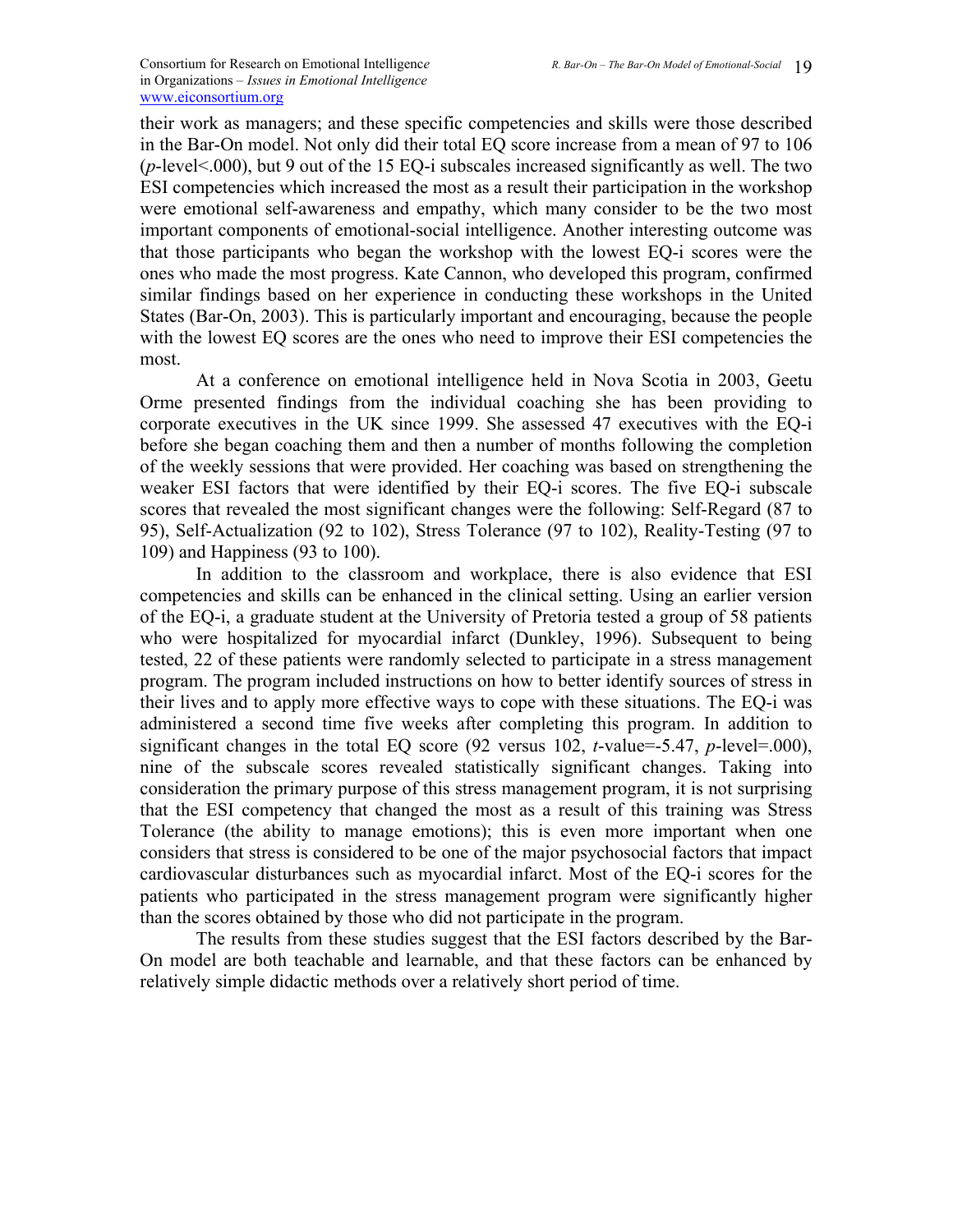## **Discussion**

The findings presented in this article have shown that emotional-social intelligence, as conceptualized by the Bar-On model, is a multi-factorial array of interrelated emotional and social competencies, skills and facilitators that influence one's ability to recognize, understand and manage emotions, to relate with others, to adapt to change and solve problems of a personal and interpersonal nature, and to efficiently cope with daily demands, challenges and pressures. It has also been shown that the development of this model has been rigorous, and that the outcome of this process has produced a valid concept and measure of ESI. Not only is this model consistent and stable over time and across cultures, but it is also capable of describing the construct it was designed to describe (emotional-social intelligence). The importance and usefulness of Bar-On model has also been demonstrated by examining its ability to predict various aspects of human behavior and performance. Furthermore, showing that the concept is both teachable and learnable and that the ESI factors involved can be enhanced underscores the importance and usefulness of this model.

The studies presented need to be replicated in more diverse settings. It is important to continue to study this model in order to learn how best to apply it at home, school and work. Future studies should use a wide variety of methods to examine the relationship between the Bar-On model and an even wider variety of human performance. In light of the fact that all of the studies presented were cross-sectional moreover, future research should also attempt to longitudinally examine this model and its ability to describe ESI and predict human performance over time; and it was explained that such a study is presently underway. It is particularly important to continue to examine ESI and its predictive validity across cultures in an effort to better evaluate its applicability in parenting, education, work and healthcare worldwide.

Hopefully, this model and the findings it has generated will more routinely make their way into the home, school and workplace. Parents and educators can benefit from this by raising and educating children to be more emotionally and socially intelligent, effective and productive from an early age onward. Human resources personnel in organizations could also make more widespread use of this model and measure in hiring, training and succession planning in order to increase individual effectiveness and organizational productivity. Furthermore, healthcare practitioners could benefit from focusing on the above-mentioned ESI components of the Bar-On model in diagnostic, remedial and preventive work. Such an approach could be used in mapping out those ESI areas that need to be enhanced in order to increase individual effectiveness, selfactualization and general well-being.

One particular ESI model, no matter how valid, robust and viable it might be, describes only a limited view of the individual's capacity for emotionally and socially intelligent behavior. In order to provide a more complete and comprehensive description of the capacity for this type of behavior, we should consider creating an expanded model that incorporates the best conceptual and psychometric aspects of existing ESI models. As such, a future challenge in this field is to explore how best to create a multidimensional model that captures both the potential (or ability) for emotionally and socially intelligent behavior as well as a self-report and multi-rater assessment of this type of behavior. Our ability to more fully describe ESI will be incomplete until we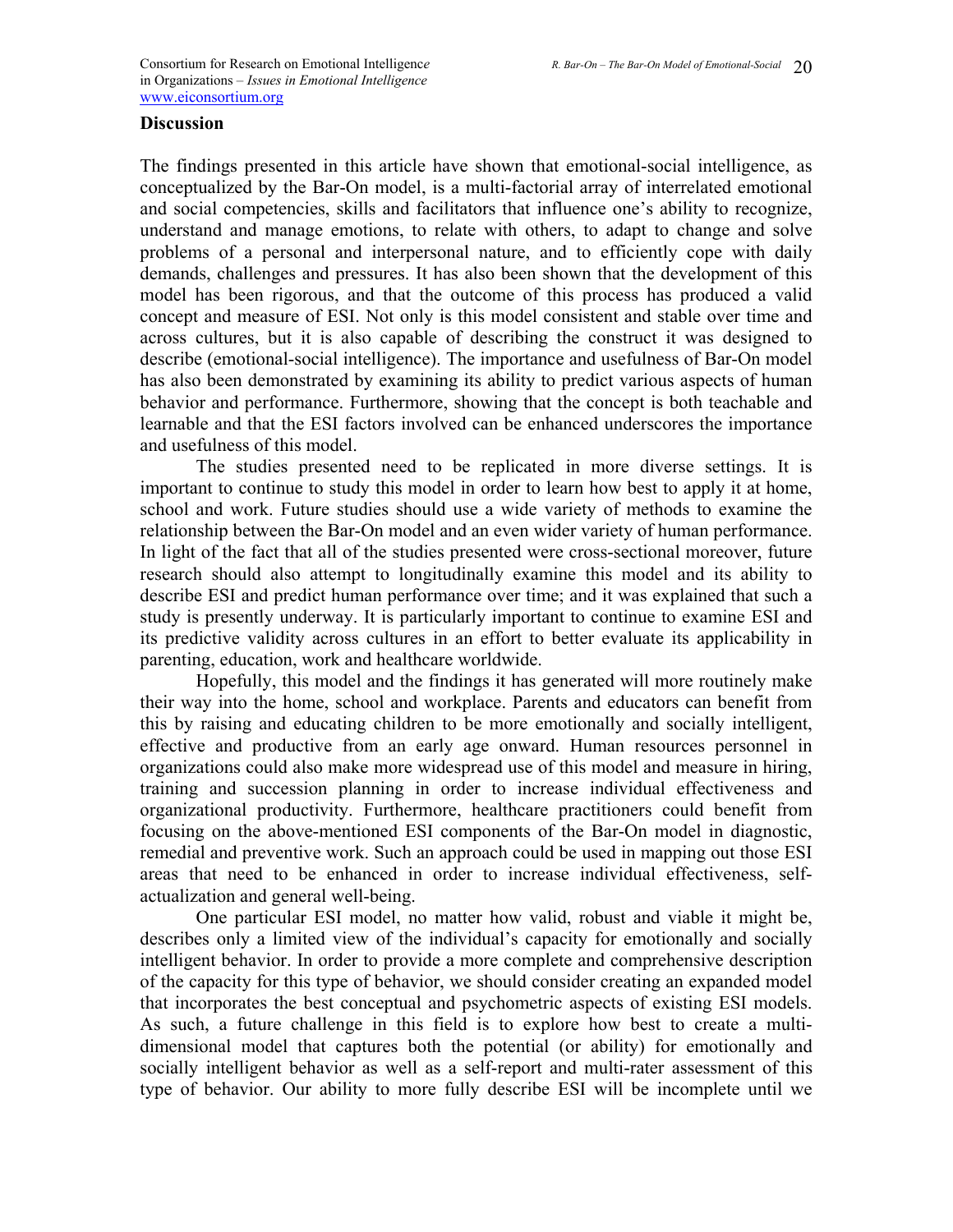succeed in creating such a multi-dimensional and multi-modal approach. By applying an expanded model of ESI, we will eventually be more effective in mapping out this construct, evaluating its importance and understanding how best to apply it. Encouraging such an approach is also the best way to discourage the proliferation of ungrounded theorizing that abets misconceptions and false claims of what emotional-social intelligence is and is not and what it can and cannot predict.

## **APPENDIX**

| <b>EQ-i SCALES</b>                | The EI Competencies and Skills Assessed by Each Scale                       |
|-----------------------------------|-----------------------------------------------------------------------------|
|                                   |                                                                             |
| Intrapersonal                     | Self-awareness and self-expression:                                         |
| Self-Regard                       | To accurately perceive, understand and accept oneself.                      |
| <b>Emotional Self-Awareness</b>   | To be aware of and understand one's emotions.                               |
| Assertiveness                     | To effectively and constructively express one's emotions and oneself.       |
| Independence                      | To be self-reliant and free of emotional dependency on others.              |
| Self-Actualization                | To strive to achieve personal goals and actualize one's potential.          |
|                                   |                                                                             |
| Interpersonal                     | Social awareness and interpersonal relationship:                            |
| Empathy                           | To be aware of and understand how others feel.                              |
| Social Responsibility             | To identify with one's social group and cooperate with others.              |
| <b>Interpersonal Relationship</b> | To establish mutually satisfying relationships and relate well with others. |
|                                   |                                                                             |
| <b>Stress Management</b>          | Emotional management and regulation:                                        |
| <b>Stress Tolerance</b>           | To effectively and constructively manage emotions.                          |
| Impulse Control                   | To effectively and constructively control emotions.                         |
|                                   |                                                                             |
| Adaptability                      | Change management:                                                          |
| Reality-Testing                   | To objectively validate one's feelings and thinking with external reality.  |
| Flexibility                       | To adapt and adjust one's feelings and thinking to new situations.          |
| Problem-Solving                   | To effectively solve problems of a personal and interpersonal nature.       |
|                                   |                                                                             |
| General Mood                      | Self-motivation:                                                            |
| Optimism                          | To be positive and look at the brighter side of life.                       |
| Happiness                         | To feel content with oneself, others and life in general.                   |

### The EQ-i Scales and What They Assess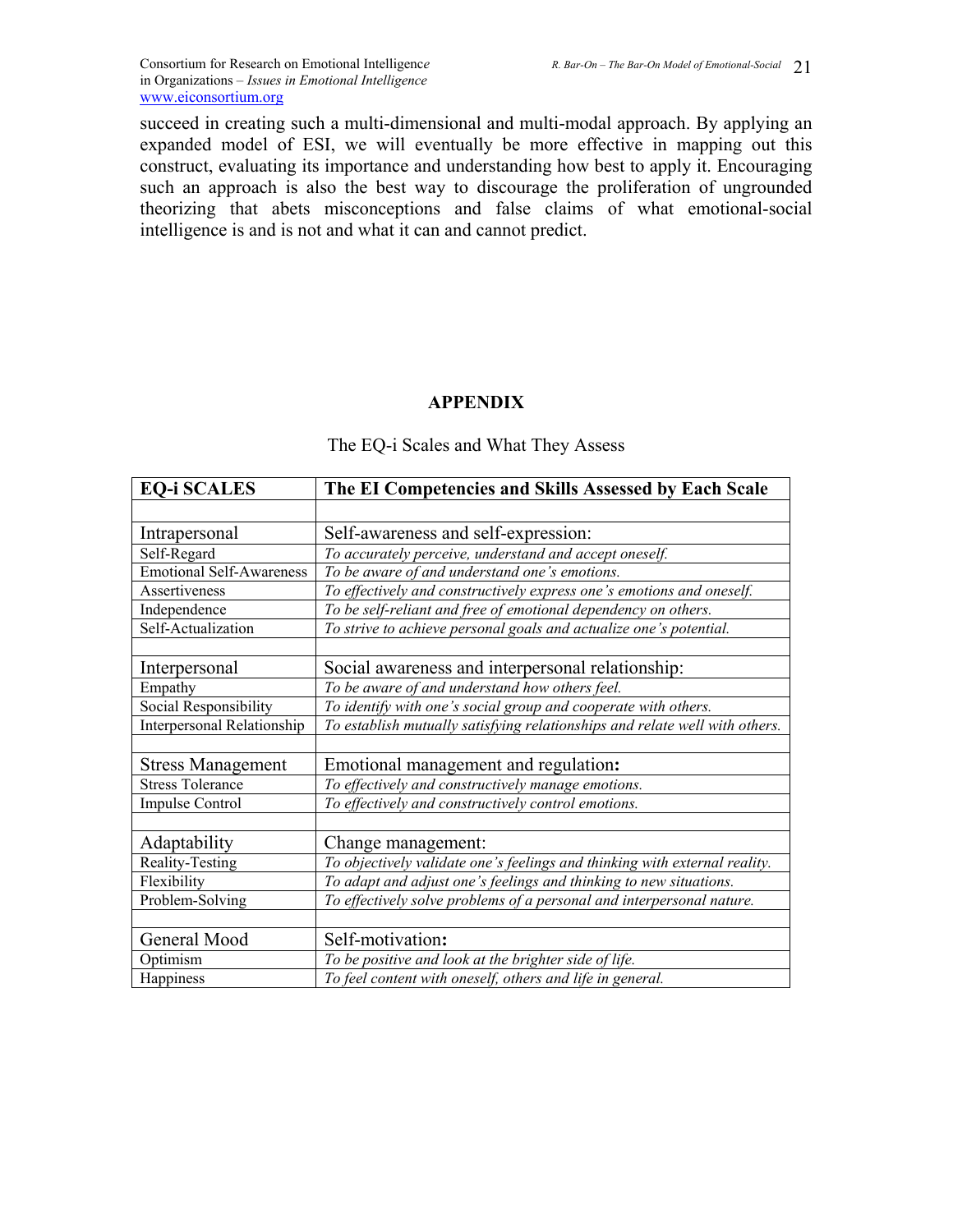## **References**

American Psychiatric Association (1994). *Diagnostic and statistical manual of mental Disorders*, *4th ed*. Washington, DC: American Psychiatric Association.

Anastasi, A. (1988). *Psychological testing* (6<sup>th</sup> ed.). New York: Macmillan Publishing.

Appelbaum, S. A. (1973). Psychological mindedness: Word, concept, and essence. *International Journal of Psycho-Analysis*, *54*, 35-46.

Bar-On, R. (1988). *The development of a concept of psychological well-being*. Unpublished doctoral dissertation, Rhodes University, South Africa.

Bar-On, R. (1997a). *The Emotional Quotient Inventory* (*EQ-i*): *A test of emotional intelligence*. Toronto, Canada: Multi-Health Systems, Inc.

Bar-On, R. (1997b). *The Emotional Quotient Inventory (EQ-i): Technical manual*. Toronto, Canada: Multi-Health Systems, Inc.

Bar-On, R. (2000). Emotional and social intelligence: Insights from the Emotional Quotient Inventory (EQ-i). In R. Bar-On and J. D. A. Parker (Eds.), *Handbook of emotional intelligence*. San Francisco: Jossey-Bass.

Bar-On, R. (2001). Emotional intelligence and self-actualization. In Joseph Ciarrochi, Joe Forgas, and John D. Mayer (Eds.), *Emotional intelligence in everyday life: A scientific inquiry*. New York: Psychology Press.

Bar-On, R. (2003). How important is it to educate people to be emotionally and socially intelligent, and can it be done? *Perspectives in Education*, *21* (*4*), 3-13.

Bar-On, R. (2004). The Bar-On Emotional Quotient Inventory (EQ-i): Rationale, description, and summary of psychometric properties. In Glenn Geher (Ed.), *Measuring emotional intelligence*: *Common ground and controversy*. Hauppauge, NY: Nova Science Publishers, pp. 111-142.

Bar-On, R. (2005). Emotional intelligence and subjective wellbeing. Manuscript submitted for publication.

Bar-On, R., & Fund, S. (2004). The impact of emotional and social intelligence on selfperceived physical health. Unpublished manuscript.

Bar-On, R., & Handley, R. (2003a). *The Bar-On EQ-360*. Toronto, Canada: Multi-Health Systems.

Bar-On, R., & Handley, R. (2003b). *The Bar-On EQ-360: Technical manual*. Toronto, Canada: Multi-Health Systems.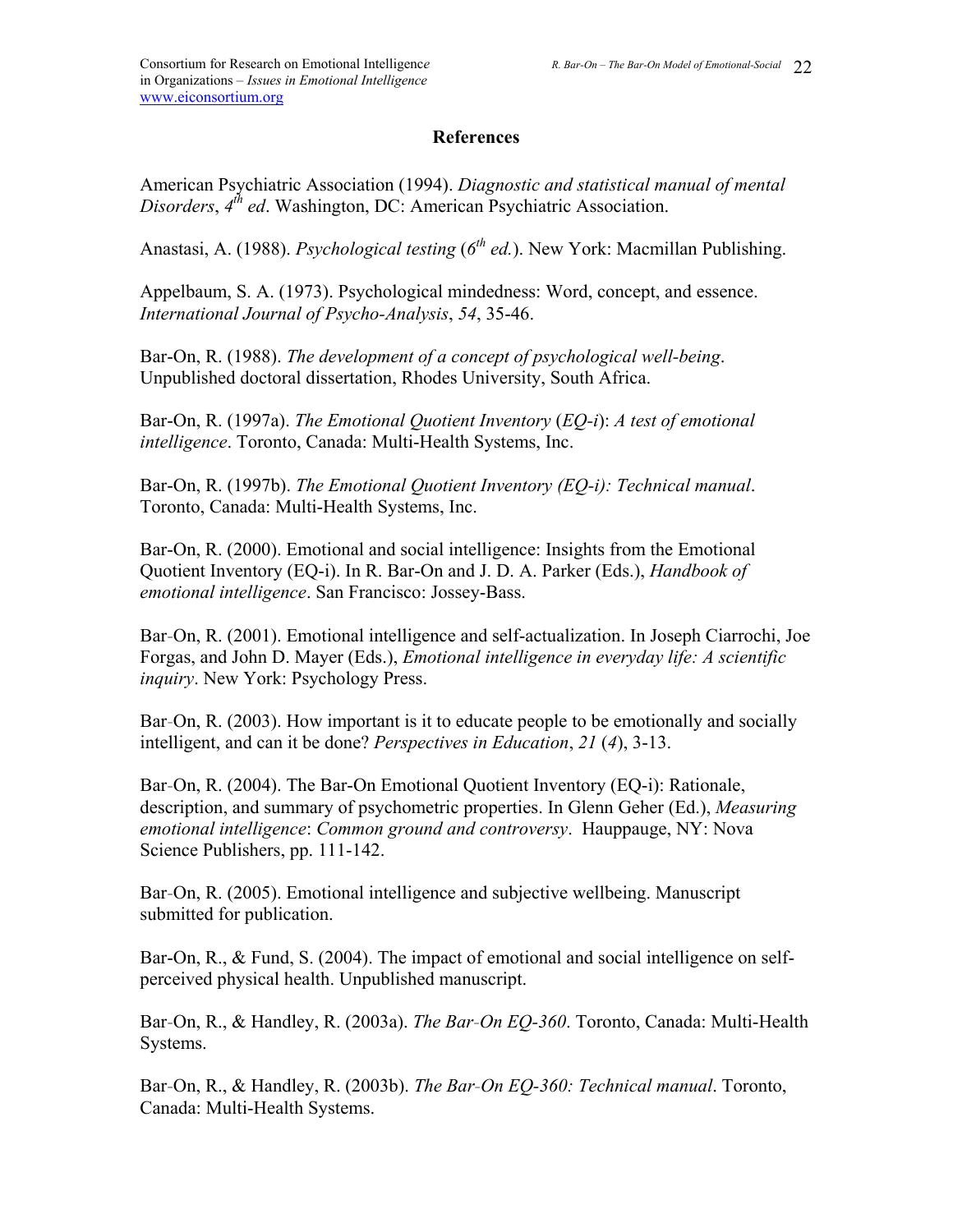Bar-On, R., Handley, R., & Fund, S. (2005). The impact of emotional and social intelligence on performance. In Vanessa Druskat, Fabio Sala, and Gerald Mount (Eds.), *Linking emotional intelligence and performance at work*: *Current research evidence*. Mahwah, NJ: Lawrence Erlbaum.

Bar-On, R., & Parker, J. D. A. (2000). *The Bar-On Emotional Quotient Inventory*: *Youth Version* (*EQ-i*:*YV*) *Technical Manual*. Toronto, Canada: Multi-Health Systems, Inc.

Bar-On, R., Tranel, D., Denburg, N. L., & Bechara, A. (2003). Exploring the neurological substrate of emotional and social intelligence. *Brain*, 126, 1790-1800.

Bechara, A., & Bar-On, R. (in press). The neurological substrates of emotional and social intelligence: Evidence from patients with focal brain lesions. In J.T. Cacioppo and G.G. Bernston (Eds.), *Essays in social neuroscience*. Cambridge, MA: MIT Press.

Bechara, A., Tranel, D., & Damasio, R. (2000). Poor judgment in spite of high intellect: Neurological evidence for emotional intelligence. In R. Bar-On and J. D. A. Parker (Eds.), *Handbook of emotional intelligence.* San Francisco: Jossey-Bass.

Bem, D. J., & Allen, A. (1974). On predicting some of the people some of the time: The search for cross-situational consistencies in behavior. *Psychological Review*, *81* (*6*), 506- 520.

Boyatzis, R. E., Goleman, D., & HayGroup (2001). *The Emotional Competence Inventory (ECI)*. Boston: HayGroup.

Boyatzis, R. E., & Sala, F. (2004). The Emotional Competency Inventory (ECI). In Glenn Geher (Ed.), *Measuring emotional intelligence*: *Common ground and controversy*. Hauppauge, NY: Nova Science Publishers.

Brackett, M. A., & Mayer, J. D. (2003). Convergent, discriminant, and incremental validity of competing measures of emotional intelligence. *Personality and Social Psychology Bulletin*, *29* (*9*), 1147-1158.

Brackett, M. A., & Salovey, P. (2004). Measuring emotional intelligence with the Mayer-Salovey-Caruso Emotional Intelligence Test (MSCEIT). In Glenn Geher (Ed.), *Measuring emotional intelligence*: *Common ground and controversy*. Hauppauge, NY: Nova Science Publishers.

Brackett, M. A., Warner, R. M., & Bosco, J. (2003). Emotional intelligence and relationship satisfaction among dating couples. Submitted for publication.

Campbell, D. T., & Fiske, D. W. (1959). Convergent and discriminant validation by the multitrait-multimethod matrix. *Psychological Bulletin*, *56*, 81-105.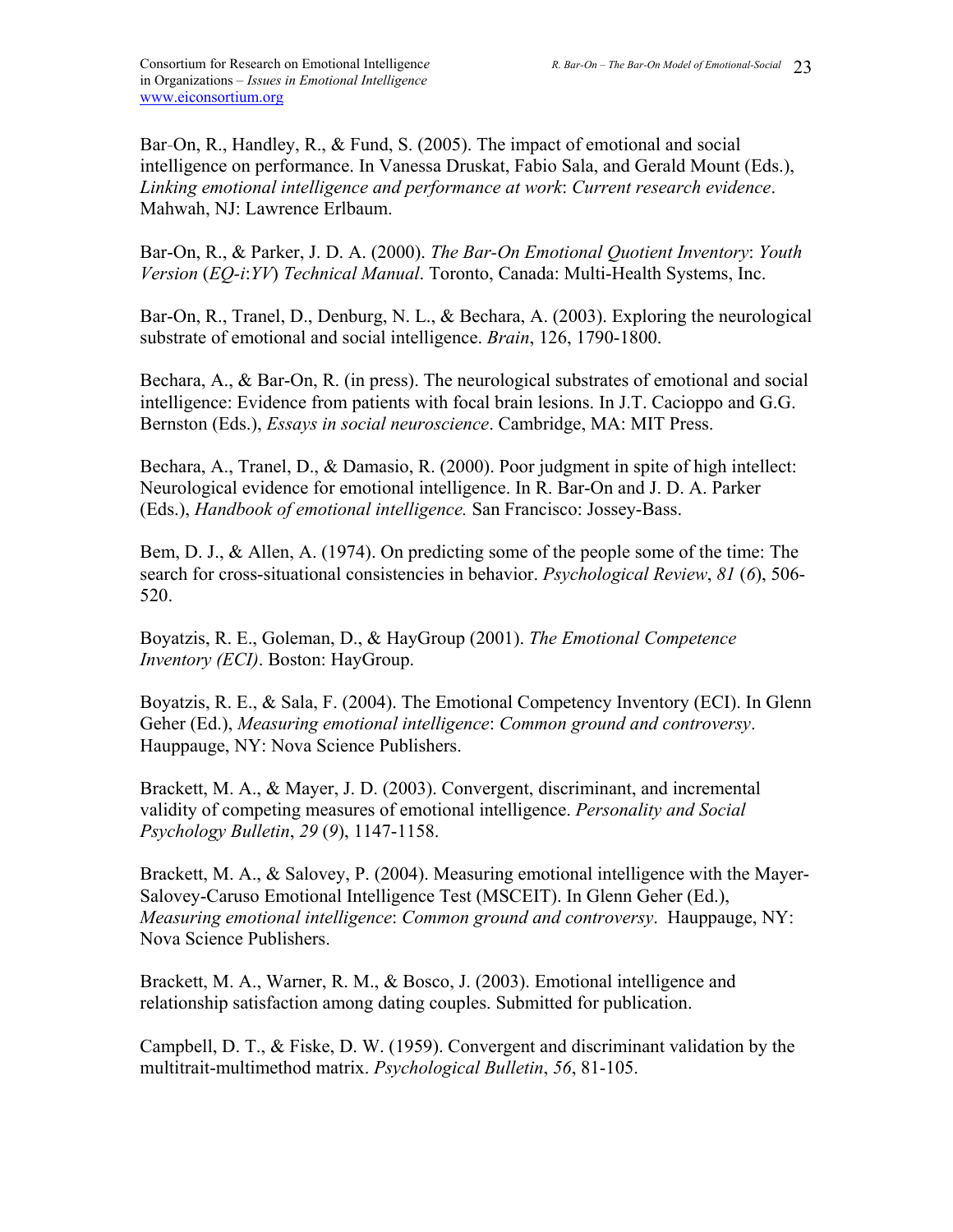Cattell, R. B., Eber, H. W., & Tatsuoka, M. M. (1970). *Handbook for the Sixteen Personality Factor Questionnaire* (*16PF*). Champaign, Illinois: Institute for Personality and Ability Testing.

Chapin, F. S. (1942). Preliminary standardization of a social impact scale. *American Sociological Review, 7*, 214-225.

Damasio, A. R. (1994). *Descartes' error*: *Emotion, reason, and the human brain*. New York: Grosset/Putnam.

Darwin, C. (1872/1965). *The expression of the emotions in man and animals*. Chicago: University of Chicago Press.

Davies, M., Stankov, L., & Roberts, R. D. (1998). Emotional intelligence: In search of an elusive construct. *Journal of Personality and Social Psychology*, *75*, 989-1015.

Doll, E. A. (1935). A generic scale of social maturity. *American Journal of Orthopsychiatry, 5*, 180-188.

Duncan, J. (2001). An adaptive coding model of neural function in the prefrontal cortex. *Nature Reviews Neuroscience*, *2*, 820-829.

Dunkley, J. (1996). The psychological well-being of coronary heart disease patients before and after an intervention program. Unpublished master's thesis. University of Pretoria, South Africa.

Freedman, J. (2003). Key lessons from 35 years of social-emotional education: How Self-Science builds self-awareness, positive relationships, and healthy decision-making. *Perspectives in Education*, *21* (*4*), 69-80.

Gardner, H. (1983). *Frames of mind*. New York: Basic Books.

Geher, G. (Ed.) (2004). *Measuring emotional intelligence*: *Common ground and controversy*. Hauppauge, NY: Nova Science Publishers.

Goleman, D. (1995). *Emotional intelligence*. New York: Bantam Books.

Goleman, D. (1998). *Working with emotional intelligence*. New York: Bantam Books.

Handley. R. (1997, April). AFRS rates emotional intelligence. *Air Force Recruiter News*.

Kaplan, H. I., & Sadock, B. J. (1991). Synopsis of Psychiatry ( $6<sup>th</sup> Ed$ .). Baltimore, MD: Williams & Wilkins.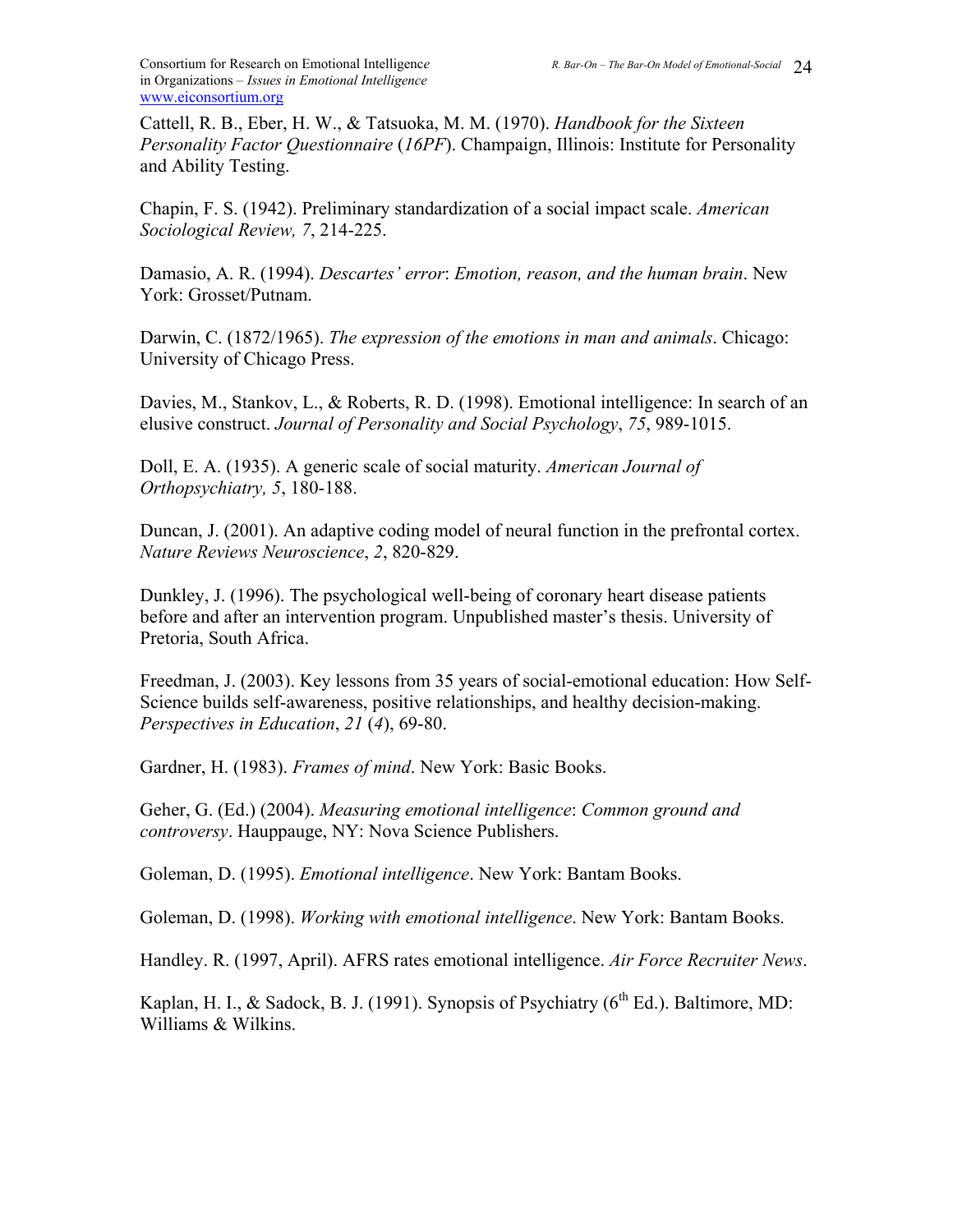Krivoy, E., Weyl Ben-Arush, M., Bar-On, R. (2000). Comparing the emotional intelligence of adolescent cancer survivors with a matched sample from the normative population. *Medical & Pediatric Oncology*, *35* (*3*), 382.

Lane, R. D. (2000). Levels of emotional awareness: Neurological, psychological and social perspectives. In R. Bar-On and J. D. A. Parker (Eds.), *Handbook of emotional intelligence*. San Francisco: Jossey-Bass.

Lane, R. D., & McRae, K. (2004). Neural substrates of conscious emotional experience: A cognitive-neuroscientific perspective. In B. M. Amsterdam and J. Benjamins (Eds.), *Consciousness, emotional self-regulation and the brain*, pp. 87-122.

Lane, R. D., & Schwartz, G. E. (1987). Levels of emotional awareness: A cognitivedevelopmental theory and its application to psychopathology. *American Journal of Psychiatry, 144*, 133-143.

LeDoux, J. (1996). The emotional brain: The mysterious underpinnings of emotional life. New York: Simon and Schuster.

MacLean, P. D. (1949). Psychosomatic disease and the visceral brain: Recent developments bearing on the Papez theory of emotion. *Psychosomatic Medicine, II*, 338- 353.

Matthews, G., Roberts, R. D., Zeidner, M. (2003). Development of emotional intelligence: A skeptical – but not dismissive – perspective. *Human Development*, *46*, 109-114.

Matthews, G., Zeidner, M., & Roberts, R. D. (2002). *Emotional intelligence*: *Science and myth*. Cambridge, MA: The MIT Press.

Mayer, J. D., & Salovey, P. (1997). What is emotional intelligence: In P. Salovey, & D. Sluyter (Eds.). Emotional development and emotional intelligence: Implications for educators (pp. 3-31). New York: Basic Books.

Mayer, J. D., Salovey, P., & Caruso, D. (2000). Models of emotional intelligence. In R.J. Sternberg (Ed.), *Handbook of intelligence*. Cambridge, UK: Cambridge University Press.

Mayer, J. D., Salovey, P., & Caruso, D. R. (2002). *Mayer-Salovey-Caruso Emotional Intelligence Test* (*MSCEIT*). Toronto, Canada: Multi-Health Systems, Inc.

Moss, F. A., & Hunt, T. (1927). Are you socially intelligent? *Scientific American, 137*, 108-110.

Moss, F. A., Hunt, T., Omwake, K. T., & Ronning, M. M. (1927). *Social intelligence test*. Washington, DC: Center for Psychological Servie.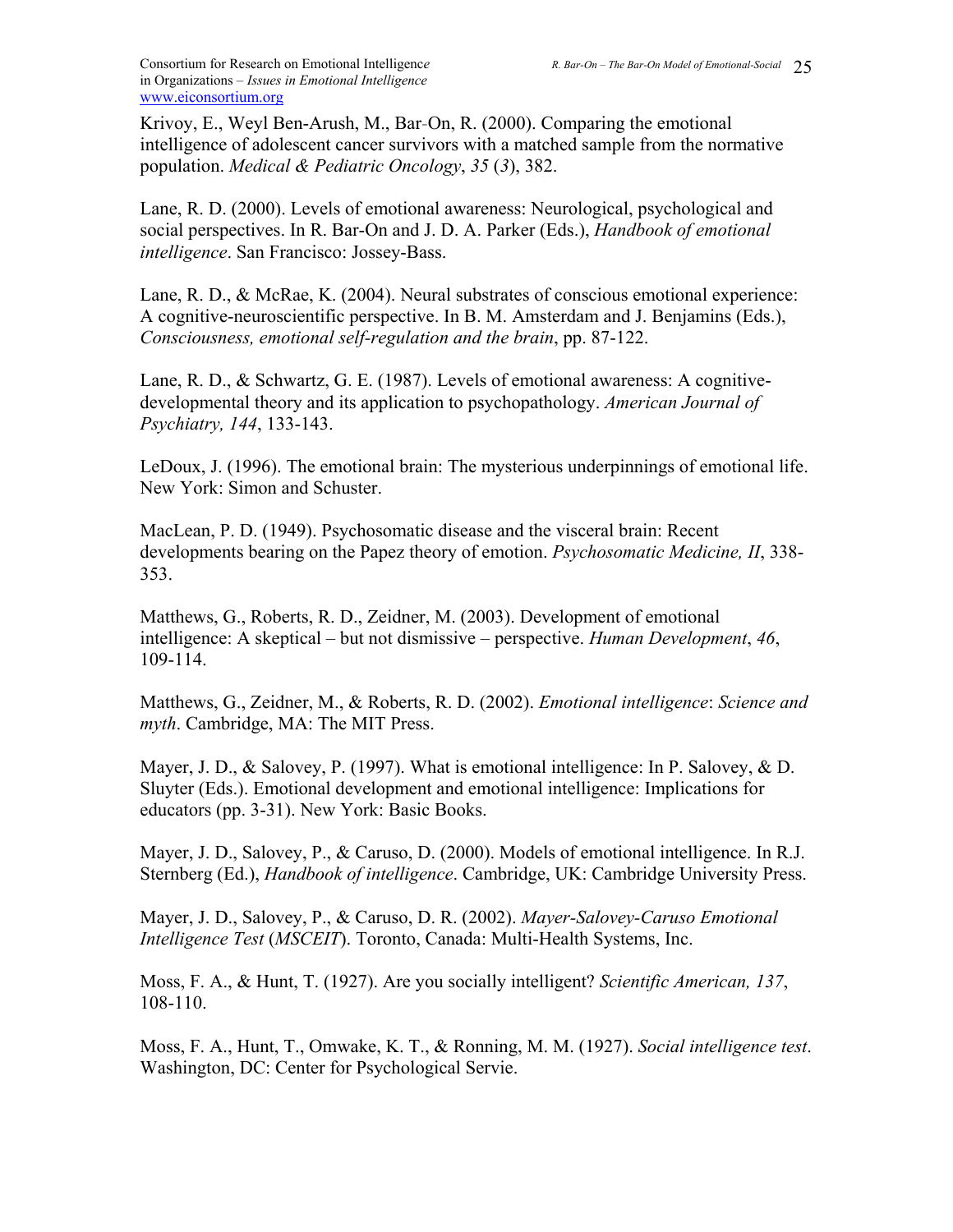Newsome, S., Day, A. L., & Cantano, V. M. (2000). Assessing the predictive validity of emotional intelligence. *Personality and Individual Differences*, *29*, 1005-1016.

Nunnally, J. C. (1978). *Psychometric theory* (*2nd ed.*). New York: McGraw-Hill.

Orme, G. (2003). Emotional intelligence: The cutting edge of interventions in corporate and educational settings. Paper presented on the  $29<sup>th</sup>$  of May 2003 at the Nexus EQ Conference, Halifax, Nova Scotia, Canada.

Parker, J. D. A., Creque, R. E., Barnhart, D. L., Harris, J. I., Majeski, S. A., Wood, L. M., Bond, B. J., & Hogan, M. J. (2004). Academic achievement in high school: Does emotional intelligence matter? *Personality and Individual Differences*, *37*, 1321-1330.

Petrides, K. V., & Furnham, A. (2000). On the dimensional structure of emotional intelligence. *Personality and Individual Differences*, *29*, 313-320.

Plake, B. S., & Impara, J. C. (Eds.). (1999). *Supplement to the thirteenth mental measurement yearbook*. Lincoln, NE: Buros Institute for Mental Measurement.

Ruderman, M., & Bar-On, R. (2003). The impact of emotional intelligence on leadership. Unpublished manuscript.

Ruesch, J. (1948). The infantile personality. *Psychosomatic Medicine, 10*, 134-144.

Saarni, C. (1990). Emotional competence: How emotions and relationships become integrated. In R. A. Thompson (Ed.), *Socioemotional development. Nebraska symposium on motivation (vol. 36*, pp. 115-182). Lincoln, NE: University of Nebraska Press.

Salovey, P., & Mayer, J. D. (1990). Emotional intelligence. *Imagination, Cognition, and Personality, 9*, 185-211.

Salovey, P., Mayer, J. D., Goldman, S. L., Turvey, C., & Palfai, T. P. (1995). Emotional attention, clarity, and repair: Exploring emotional intelligence using the Trait Meta-Mood Scale. In J. W. Pennebaker (Ed.). *Emotion, disclosure, & health* (pp. 125-154). Washington DC: American Psychological Association.

Shadbolt, B., Barresi, J., & Craft, P. (2002). Self-rated health as a predictor of survival among patients with advanced cancer. *Journal of Clinical Oncology*, *20* (*10*), 2514-2519.

Shostrom, E. L. (1974). *Personal Orientation Inventory*: *An Inventory for the Measurement of Self-Actualization*. San Diego, CA: Educational Industrial Testing Service.

Sifneos, P. E. (1967). Clinical observations on some patients suffering from a variety of psychosomatic diseases. *Acta Medicina Psychosomatica, 21*, 133-136.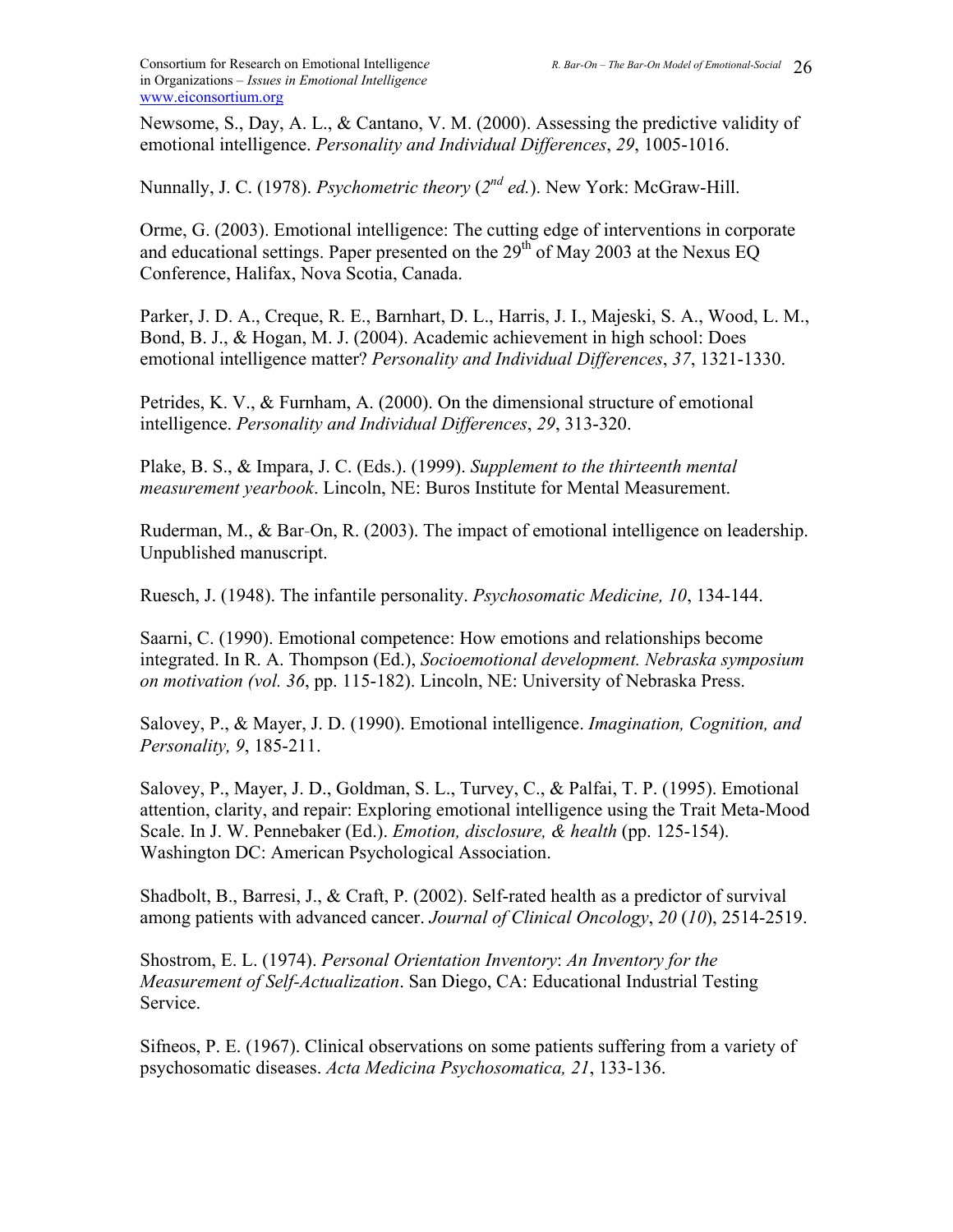Sjölund, M., & Gustafsson, H. (2001). *Outcome study of a leadership development assessment and training program based on emotional intelligence*. An internal report prepared for the Skanska Management Institute in Stockholm, Sweden.

Spielberger, C. (Ed.) (2004). *Encyclopedia of Applied Psychology*. Academic Press.

Stone-McCown, K., Jensen, A. L., Freedman, J. M., & Rideout, M. C. (1998). *Self science*: *The emotional intelligence curriculum*. San Mateo, CA: Six Seconds.

Suzuki, L. A., & Valencia, R. R. (1997). Race-ethnicity and measured intelligence. *American Psychologist*, *52* (10), 1103-114.

Swart, A. (1996). *The relationship between well-being and academic performance*. Unpublished master's thesis, University of Pretoria, South Aftrica.

Thorndike, E. L. (1920). Intelligence and its uses. *Harper's Magazine, 140*, 227-235.

Unites States General Accounting Office (1998). Military recruiting: The Department of Defense could improve its recruiter selection and incentive systems. A United States Congressional Report submitted to the Committee on Armed Services in the United States Senate on the 30<sup>th</sup> of January, 1998 (GAO/NSIAD - 98 - 58).

Van Rooy, D. L., Pluta, P., & Viswesvaran, C. (2004). An evaluation of construct validity: What is this thing called emotional intelligence. Manuscript submitted for publication.

Van Rooy, D. L., & Viswesvaran, C. (2004). Emotional intelligence: A meta-analytic investigation of predictive validity and nomological net. *Journal of Vocational Behavior*, *65*, 71-95.

Wagner R. K. (1997). Intelligence, training, and employment. *American Psychologist*, 52  $(10):1059-69.$ 

Wechsler, D. (1940). Nonintellective factors in general intelligence. *Psychological Bulletin, 37*, 444-445.

Wechsler, D. (1943). Nonintellective factors in general intelligence. *Journal of Abnormal Social Psychology, 38*, 100-104.

Wechsler, D. (1958). *The measurement and appraisal of adult intelligence (4th ed.)*. Baltimore, MD: The Williams & Wilkins Company.

Zeidner, M., Matthews, G., & Roberts, R. D. (2001). Slow down, you move too fast: Emotional intelligence remains an "elusive" intelligence. *Emotion*, *Vol. 1* (*No. 3*), 265- 275.